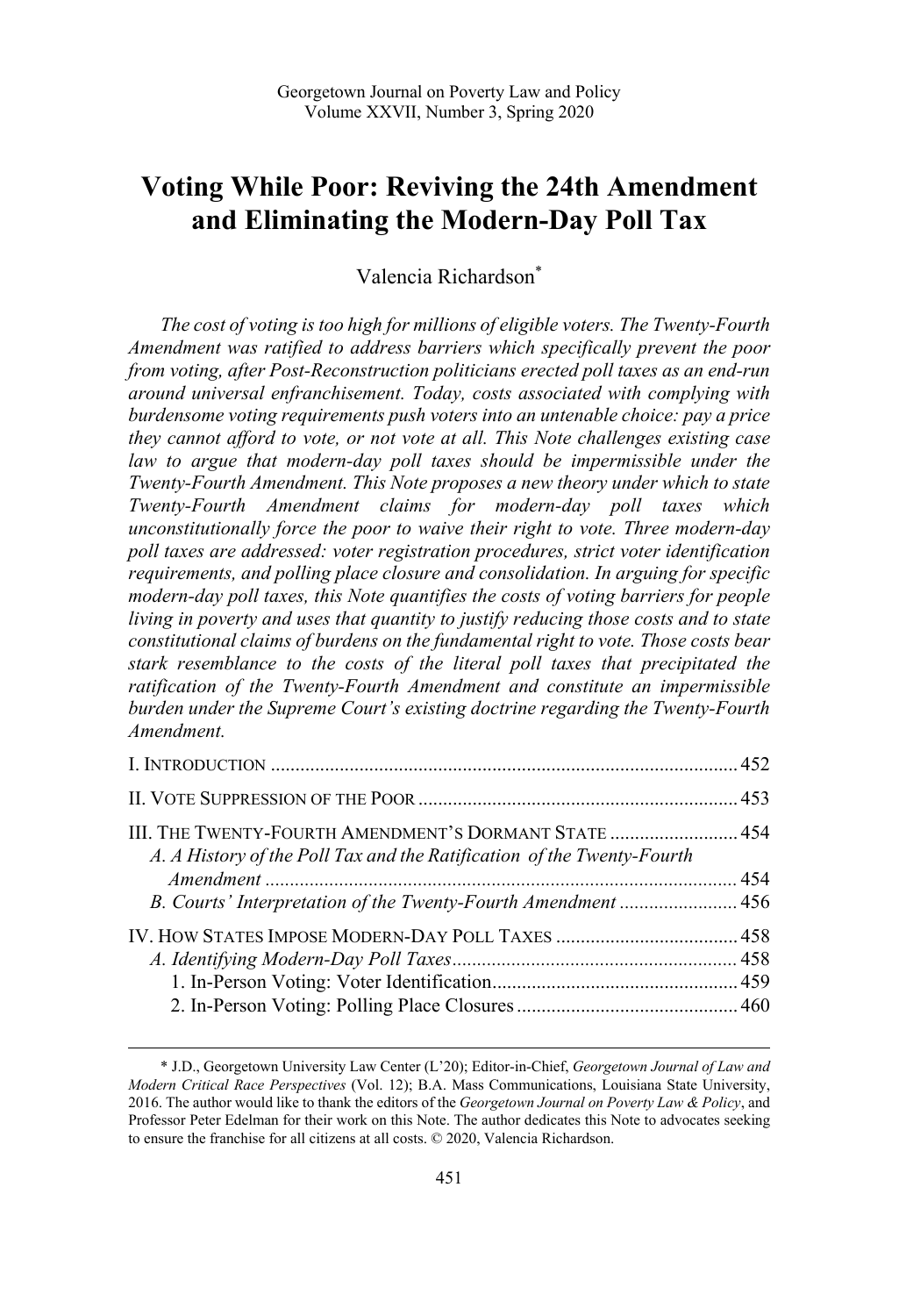| B. Public Assistance Agencies as a One-Stop Shop for Voting and |  |
|-----------------------------------------------------------------|--|
|                                                                 |  |
| C. Stating a Claim Under the Twenty-Fourth Amendment in the Use |  |
|                                                                 |  |
|                                                                 |  |

#### I. INTRODUCTION

Litigating the fundamental right to vote typically involves allegations of racebased burdens or generalized burdens on voters under the First, Fourteenth, and Fifteenth Amendments. The Twenty-Fourth Amendment, however, was ratified specifically to alleviate the burdens low-income voters face by barring the poll tax in all federal elections. The Supreme Court generally makes conditions on the right to vote based on the inability of a voter to pay impermissible but has addressed the constitutionality of the poll tax under the Twenty-Fourth Amendment only once.<sup>2</sup> Meanwhile, low-income voters face unique challenges resulting in widespread disenfranchisement, and advocates face difficulties stating successful claims of burdens on the fundamental right to vote based solely on socioeconomic status.

In my Note, I argue that election procedures that prevent low-income people from voting violate the Twenty-Fourth Amendment ban on poll taxes. Part II will expound on the consequences of voter suppression of low-income citizens. Part III will provide a history of the Twenty-Fourth Amendment's purpose, ratification, and interpretation. Part IV will address three specific ways states impose undue burdens on voters which effectively act as poll taxes: precinct closures create long lines at the polls that burden voters with inflexible work and family obligations; strict voter identification laws impose additional costs to voters who do not possess proof of citizenship; and voter registration procedures fail to reach low-income voters.

Part IV will also provide solutions for states to leverage the interactions that poor and low-income people have with the government to increase accessibility to voting and mitigate the Twenty-Fourth Amendment concerns presented. Namely, the routine interactions low-income people have with public assistance agencies can be used to decrease the cost incurred by low-income people in exercising their right to vote. When states maintain inadequate election administration procedures, they impede on the rights of the poor that the Twenty-Fourth Amendment was ratified to protect.<sup>3</sup> In this country, many people are simply too poor to vote while we seek new pathways to litigate burdens based on socioeconomic status, it is imperative that we meet low-income voters where they are to ensure accessibility to the franchise.

<span id="page-1-0"></span>

<sup>1 .</sup> Harper v. Virginia State Bd. of Elections, 383 U.S. 663 (1966) (declaring the poll tax unconstitutional under the Equal Protection Clause).

<sup>2.</sup> Harman v. Forssenius, 380 U.S. 528 (1965). *But see* Veasey v. Abbott, 830 F.3d 216 (5th Cir. 2016), *cert. denied*, 137 S. Ct. 612 (2017) (holding that a photo identification law in Texas did not violate the Twenty-Fourth Amendment).

<sup>3.</sup> *See Harman*, 380 U.S. 528 (noting that "[o]ne of the basic objections to the poll tax [during the ratification process] was that it exacted a price for the privilege of exercising the franchise").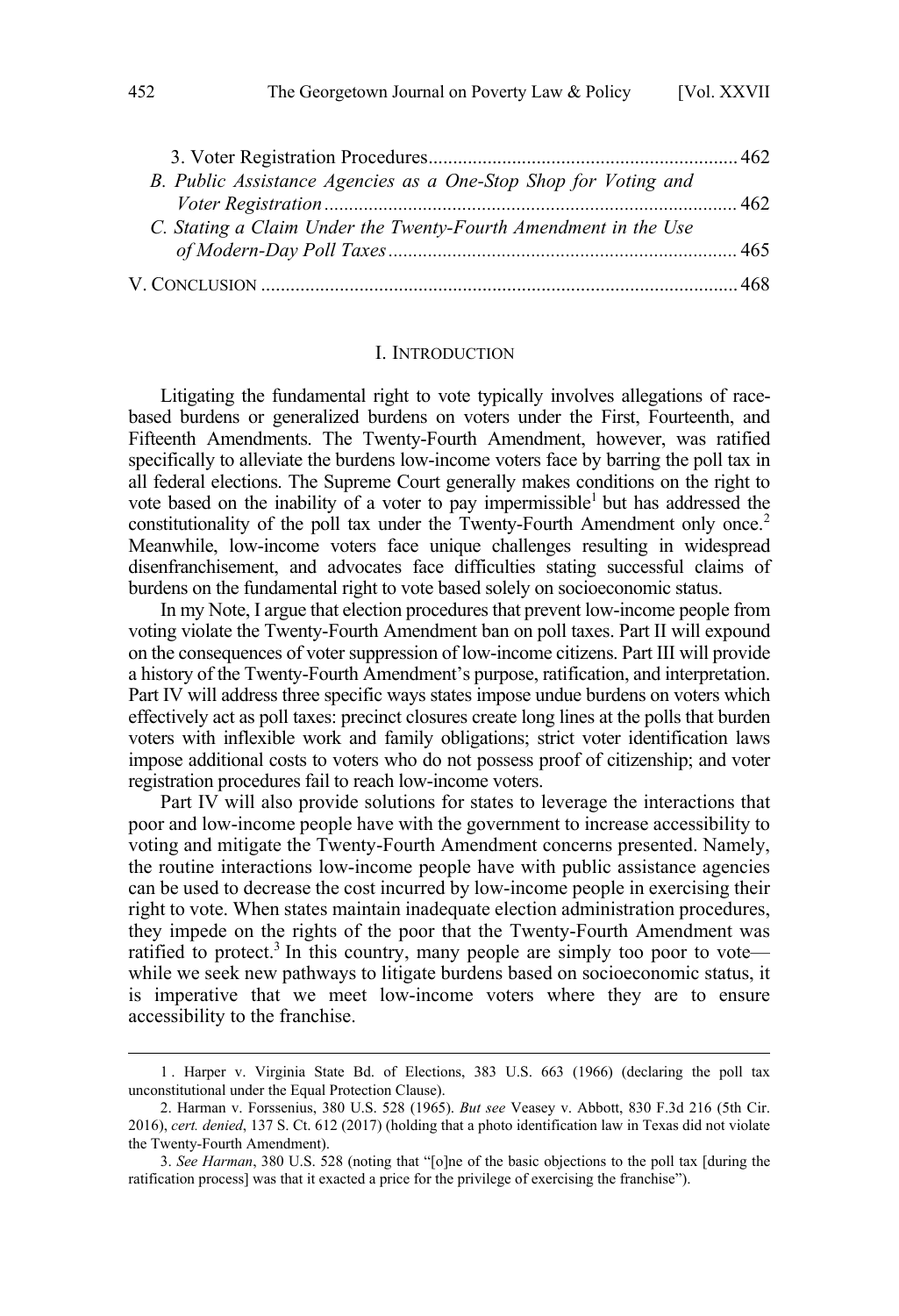#### II. VOTE SUPPRESSION OF THE POOR

<span id="page-2-0"></span>Low-income citizens vote at some of the lowest rates in the country. According to Census data, eligible voters with a household income of less than \$20,000 voted at a less than a  $50\%$  rate in the 2016 election.<sup>4</sup> The turnout rate decreases with the income bracket; the turnout rate was 48.8% for those with a household income of \$15,000 to \$19,999; 47.7% for \$10,000 to \$14,999; and 41.4% for \$10,000 or below.<sup>5</sup> Every household income bracket above \$20,000 voted above a 50% rate eligible voters whose household incomes top  $$150,000$  voted at an 80% rate.<sup>6</sup> Overall, voters with an annual family income of less than \$20,000 comprised 6% of all registered voters and 5.1% of all voters who voted in the 2016 election.<sup>7</sup>

As a result, those who do not live in poverty make most of the decisions regarding how the government should interact with those who do live in poverty. For example, President Trump did not win the votes of most low-income voters, contrary to popular belief.<sup>8</sup> Many policies that the Trump administration has put forward, however, disproportionately affect low-income people. Among other policy implications, the Trump administration has allowed states to include work requirements for Medicaid under the Affordable Care Act;<sup>9</sup> proposed cuts to affordable housing programs by more than nine billion dollars;<sup>10</sup> and lowered the standards for school lunches, on which low-income students primarily rely for healthy meals. $^{11}$ 

These issues compound political apathy on the part of low-income citizens, who may feel there is no reason to participate because politicians do not care about the issues they face. By way of example, *The Nation* profiled a community organizer in Cincinnati, Ohio named Cassandra.<sup>12</sup> A former welfare recipient, Cassandra began attending public meetings after the passage of welfare reform in 1996, and became disillusioned with the political process after hearing "men and women in suits" talk

U.S. Census Bureau, *Table 7. Reported Voting and Registration of Family Members, by Age and*  4. *Family Income: November 2016*, VOTING AND REGISTRATION IN THE ELECTION OF NOVEMBER 2016 (May 2017), [https://www.census.gov/data/tables/time-series/demo/voting-and-registration/p20-580.html.](https://www.census.gov/data/tables/time-series/demo/voting-and-registration/p20-580.html)

<sup>5.</sup> *Id.*

<sup>6.</sup> *Id.*

<sup>7.</sup> THOMAS FILE & U.S. CENSUS BUREAU, CHARACTERISTICS OF VOTERS IN THE PRESIDENTIAL ELECTION OF 2016 (2018),

<https://www.census.gov/content/dam/Census/library/publications/2018/demo/P20-582.pdf>.

*See* Jeremy Slevin, *Stop Blaming Low-Income Voters for Donald Trump's Victory*, TALK POVERTY 8. (Nov. 16, 2016), [https://talkpoverty.org/2016/11/16/stop-blaming-low-income-voters-donald-trumps](https://talkpoverty.org/2016/11/16/stop-blaming-low-income-voters-donald-trumps-victory)[victory](https://talkpoverty.org/2016/11/16/stop-blaming-low-income-voters-donald-trumps-victory).

<sup>9.</sup> Sarah Kliff, *Under Trump, the Number of Uninsured Americans Has Gone Up By 7 Million*, VOX (Jan. 23, 2019),<https://www.vox.com/2019/1/23/18194228/trump-uninsured-rate-obamacare-medicaid>.

*President Trump Proposes Drastic Cuts to Affordable Housing Programs*, NAT'L LOW INCOME 10. HOUSING COALITION (Mar. 11, 2019), [https://nlihc.org/resource/president-trump-proposes-drastic-cuts](https://nlihc.org/resource/president-trump-proposes-drastic-cuts-affordable-housing-programs)[affordable-housing-programs](https://nlihc.org/resource/president-trump-proposes-drastic-cuts-affordable-housing-programs).

<sup>11.</sup> Evie Blad, *Trump Administration Further Relaxes School Lunch Rules*, EDWEEK (Dec. 6, 2018), [https://blogs.edweek.org/edweek/rulesforengagement/2018/12/trump\\_administration\\_further\\_relaxes\\_sch](https://blogs.edweek.org/edweek/rulesforengagement/2018/12/trump_administration_further_relaxes_school_lunch_rules.html) [ool\\_lunch\\_rules.html.](https://blogs.edweek.org/edweek/rulesforengagement/2018/12/trump_administration_further_relaxes_school_lunch_rules.html)

*See* Daniel Weeks, *Why Are the Poor and Minorities Less Likely to Vote?*, THE NATION (Jan. 10, 12. 2014), [https://www.theatlantic.com/politics/archive/2014/01/why-are-the-poor-and-minorities-less-likely](https://www.theatlantic.com/politics/archive/2014/01/why-are-the-poor-and-minorities-less-likely-to-vote/282896)[to-vote/282896.](https://www.theatlantic.com/politics/archive/2014/01/why-are-the-poor-and-minorities-less-likely-to-vote/282896)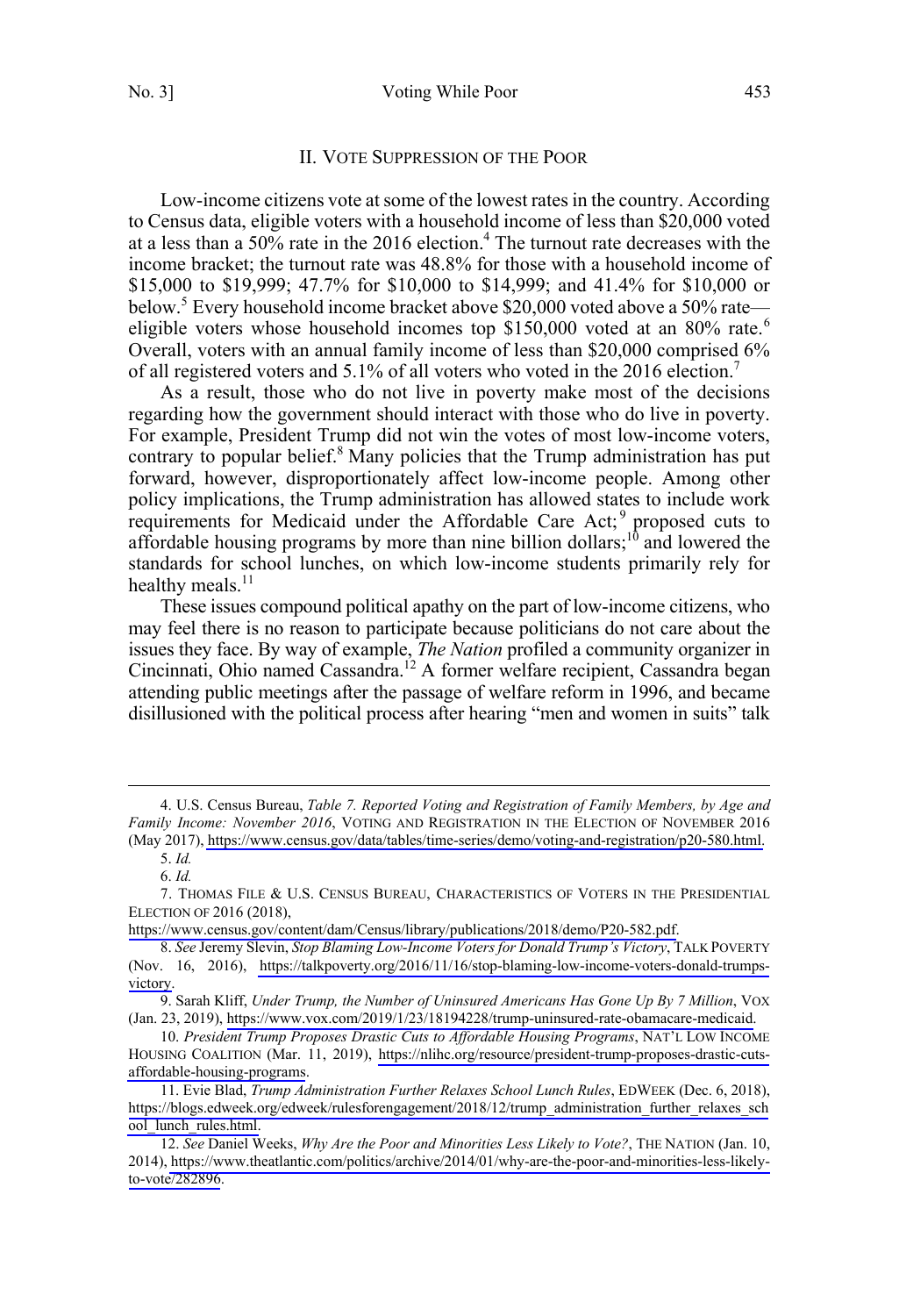<span id="page-3-0"></span>about how lazy welfare recipients are.<sup>13</sup> Cassandra came to the conclusion that "[f]olks that are on welfare, the [politicians] look down on us."14

If numbers are any indication, Cassandra is not alone in this sentiment. As the Pew Research Center notes, "[f]inancial security is strongly correlated with nearly every measure of political engagement."<sup>15</sup> According to Pew, people who experience financial insecurity are not only less likely to vote, but also less likely to contact their elected officials.<sup>16</sup> Those who Pew identifies as financially insecure are also more likely to agree that "the government should do more to help needy Americans, even if it means going deeper into debt."<sup>17</sup> Political participation is tied with income. Low-income people, whose interactions with the government are perhaps the most consistent, comprise a strikingly low proportion of the electorate relative to their relationship with the government. This was not supposed to be; the Twenty-Fourth Amendment's passage sought to include more low-income voters in the political process. As explained below, the Twenty-Fourth Amendment's purpose in attempting to eliminate disenfranchisement based on inability to pay failed both in its interpretation by the courts and the lack of litigation broadly.

## III. THE TWENTY-FOURTH AMENDMENT'S DORMANT STATE

# *A. A History of the Poll Tax and the Ratification of the Twenty-Fourth Amendment*

During the Jim Crow era, the former Confederate states implemented the poll tax to prevent Blacks and lower income whites from voting. The Jim Crow states primarily used the poll tax as an alternative means to disenfranchise Black Americans in the Jim Crow South after the Fifteenth Amendment granted Black Americans the right to vote.<sup>18</sup> History also indicates that policymakers who implemented the poll tax intended to disenfranchise poor whites as well, in order to entrench control of politics in the Jim Crow South. One observer noted that the poll tax served to mitigate "the danger of the rule of Negroes and the lower classes

 $\overline{a}$ 

16. *Id.* 

17. *Id*.

<sup>13.</sup> *Id*.

<sup>14.</sup> *Id.*

<sup>15.</sup> The Politics of Financial Insecurity: A Democratic Tilt, Undercut by Low Participation, PEW RES. CTR. (Jan. 8, 2015), [https://www.people-press.org/2015/01/08/the-politics-of-financial-insecurity-a](https://www.people-press.org/2015/01/08/the-politics-of-financial-insecurity-a-democratic-tilt-undercut-by-low-participation)[democratic-tilt-undercut-by-low-participation](https://www.people-press.org/2015/01/08/the-politics-of-financial-insecurity-a-democratic-tilt-undercut-by-low-participation) ("Rather than relying on family income . . . as a surrogate for a person's financial situation, this survey included detailed questions about economic security and insecurity, including measures of financial hardship (such as having difficulty paying bills and receiving means-tested government benefits), as well as financial assets and tools (such as having credit cards, bank accounts and retirement savings).").

<sup>18 .</sup> *See infra* note 65 and accompanying text. While the Fifteenth Amendment abolished disenfranchisement on the basis of race, poll taxes persisted in a more facially neutral form to disenfranchise black people after the Civil War.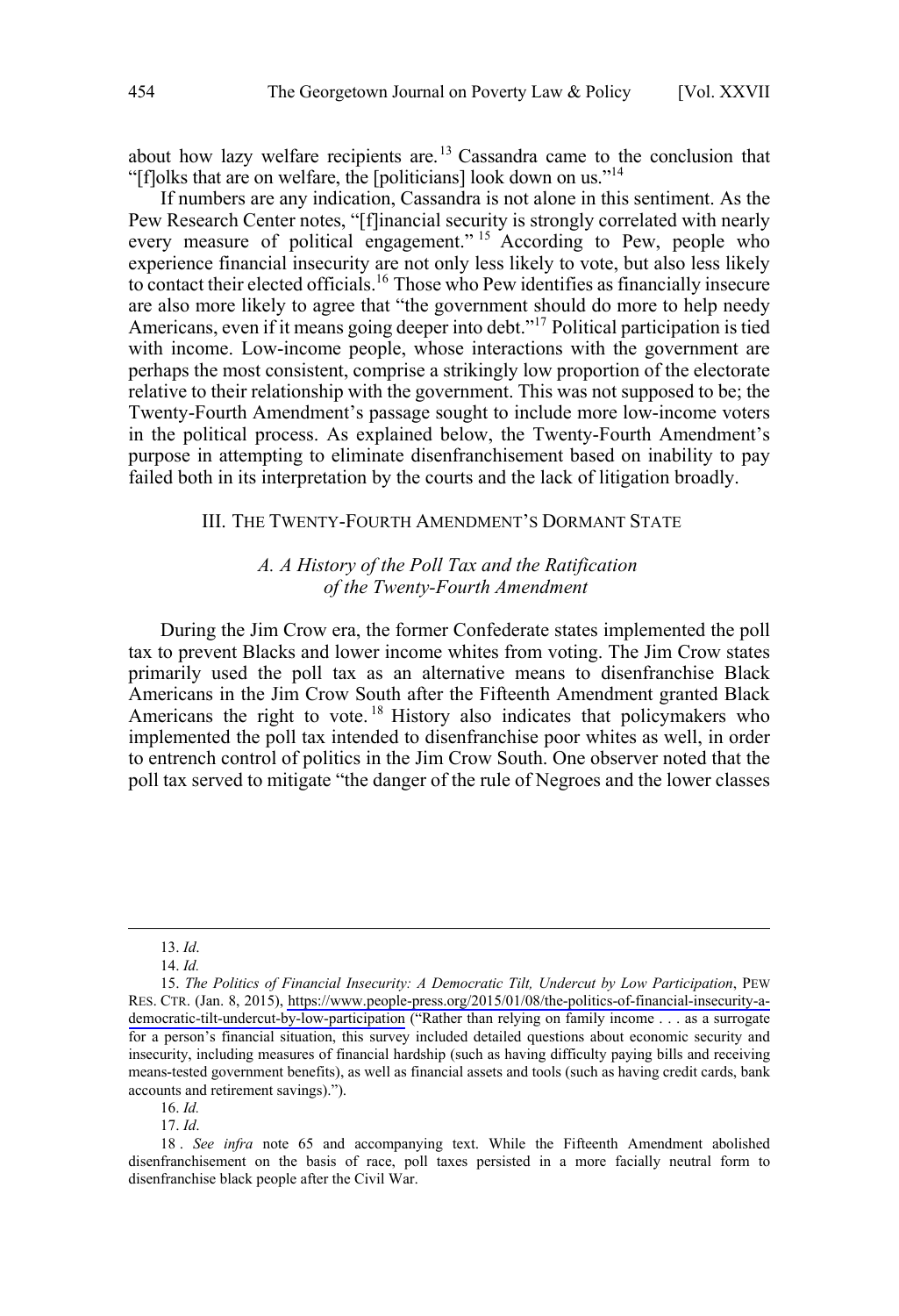$\overline{a}$ 

of whites."19 The eventual ratification of the Twenty-Fourth Amendment came to be concurrent with the labor movement and the Civil Rights Movement.<sup>20</sup>

As Schultz and Clark note, the "post-Civil War poll tax was re-established deliberately with the expressed purpose of restricting the electorate by disenfranchising the Negroes and poor whites."<sup>21</sup> Following the passage of the Fifteenth Amendment, eleven of the former Confederate states implemented the poll tax.22 By 1962—during the Twenty-Fourth Amendment's passage and the height of the Civil Rights Movement—Virginia, Alabama, Mississippi, Arkansas, and Texas still employed poll taxes to the detriment of its poor and Black voters.<sup>23</sup> These fees typically had to be paid for every election that a voter wanted to participate in.<sup>24</sup> The fee would equal approximately \$1.50, or \$12.90 in 2020;<sup>25</sup> while some of the lowest wage earners barely took home that much in a week's work.<sup>26</sup> The poll tax in many states accumulated annually such that nonpayment would result in even larger fees in later years for the voter.<sup>27</sup> Suffice it to say, low-wage earners could not have possibly paid the tax and were disenfranchised as a result.

The consequences of the poll tax cannot be understated. At the passage of the Fifteenth Amendment, dissenting members of Congress bragged that they would simply implement the poll tax because it would have the same effect on Black voters as absolute disenfranchisement.<sup>28</sup> The poll tax naturally led to decreased turnout among low-income voters.<sup>29</sup> At the time leading up to the Twenty-Fourth Amendment's ratification, the poll tax prevented some four million people from voting in this country.<sup>30</sup> The poll tax—like any regressive tax—funded government services at the expense of the poor, and to the benefit of those who

27. *See* LAWSON, *supra* note 20, at 56.

28. *See Harman*, 380 U.S. at 543 (1965) (quoting a state legislator at the Virginia Constitutional Convention of 1902, who remarked, *"*Discrimination! Why, that is precisely what we propose; that, exactly, is what this Convention was elected for—to discriminate to the very extremity of permissible action under the limitations of the Federal Constitution, with a view to the elimination of every negro voter who can be gotten rid of, legally, without materially impairing the numerical strength of the white electorate.").

29. *See* LAWSON, *supra* note 20.

30. *Id.* at 58.

<sup>19.</sup> SAMUEL ISSACHAROFF ET AL., THE LAW OF DEMOCRACY:LEGAL STRUCTURE OF THE POLITICAL PROCESS 75 (West Academic 5th ed. 2016).

*See* STEVEN F. LAWSON, BLACK BALLOTS: VOTING RIGHTS IN THE SOUTH, 1944-1969, at 56–58 20. (Columbia University Press, 1976); George C. Stoney, *Suffrage in the South Part I: The Poll Tax*, 29 SURVEY GRAPHIC 5 (1940), [https://socialwelfare.library.vcu.edu/issues/suffrage-south-poll-tax.](https://socialwelfare.library.vcu.edu/issues/suffrage-south-poll-tax)

<sup>21.</sup> *See* David Schultz & Sarah Clark, *Wealth v. Democracy: The Unfulfilled Promise of the Twenty-Fourth Amendment*, 29 QUINNIPIAC L. REV. 375, 388 (2011) (internal quotation omitted).

<sup>22.</sup> Andrew Kirshenbaum, *The Injustice of the Poll Tax and Why It Took a Constitutional Amendment to Stop It*, FAIRVOTE (May 2003),

<https://web.archive.org/web/20170206135455/http://archive.fairvote.org/?page=875> ("Between 1889 and 1910, eleven states all concentrated in the South adopted a poll tax.").

<sup>23.</sup> See The 24th Amendment, HISTORY, ART, AND ARCHIVES, UNITED STATES HOUSE OF REPRESENTATIVES (last visited Apr. 11, 2020), [https://history.house.gov/Historical-Highlights/1951-](https://history.house.gov/Historical-Highlights/1951-2000/The-24th-Amendment) [2000/The-24th-Amendment.](https://history.house.gov/Historical-Highlights/1951-2000/The-24th-Amendment)

<sup>24.</sup> *See* LAWSON, *supra* note 20, at 56.

<sup>25.</sup> *See infra* note 122. The average poll tax between 1889 and 1910 was about \$1.50.

<sup>26.</sup> In a report by the Department of Labor in 1890 of the average wages for different occupations across various cities and states in the U.S., some workers made as little as twenty cents per day. *See generally,* U.S. DEPARTMENT OF LABOR, BULLETIN OF THE DEPARTMENT OF LABOR NO. 29, H.R. Doc. No. 359-4, 766–812. *See also* LAWSON, *supra* note 20 at 56.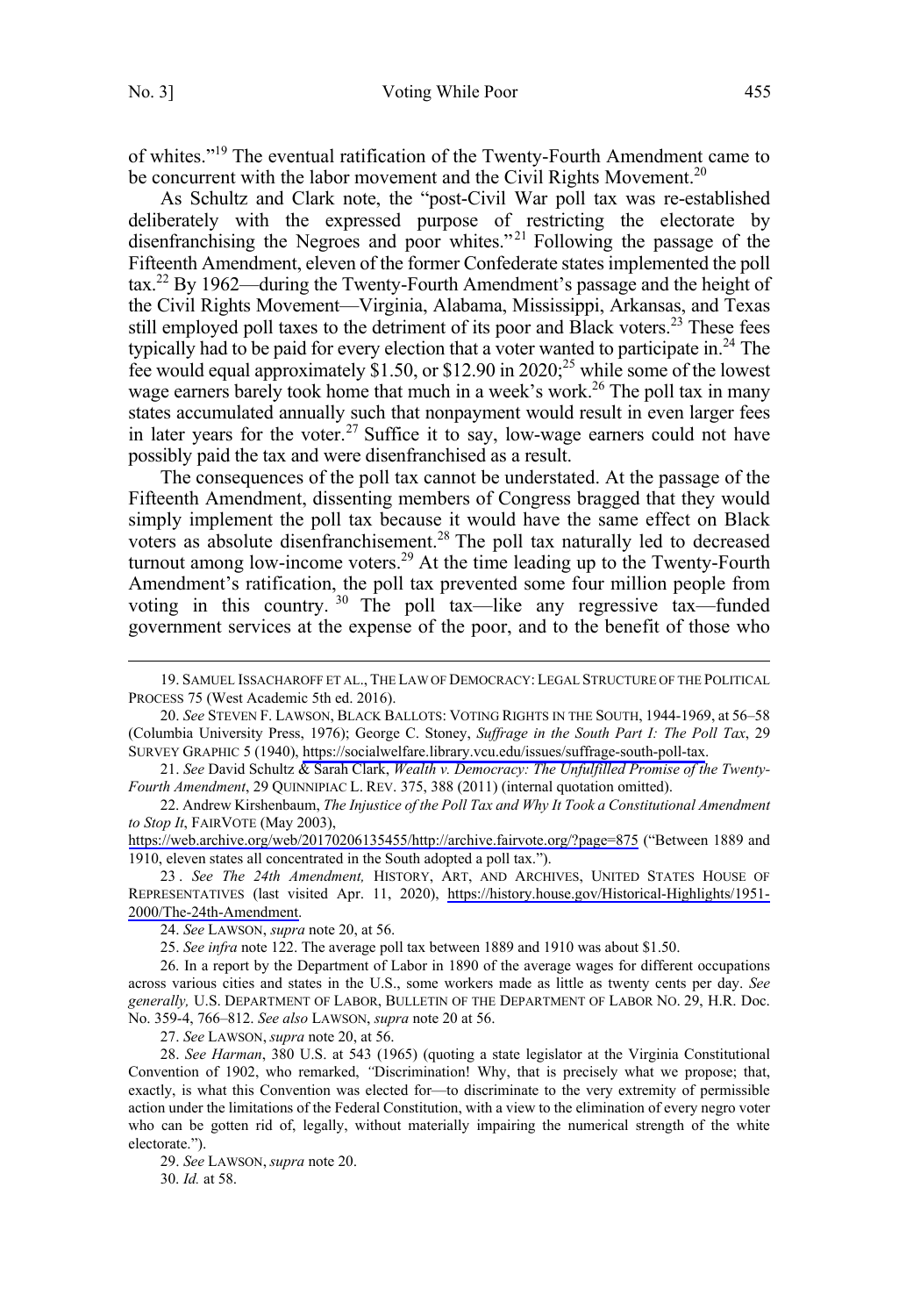<span id="page-5-0"></span>could afford to buy in. The revenue paid for expenses such as election administration and public education.<sup>31</sup> Lowered turnout in the Jim Crow South helped to uphold and maintain the apartheid state. It is no wonder then, that a constitutional amendment would be required for the poll tax's abolishment.

Congress ratified the Twenty-Fourth Amendment in 1962 after three decades of debate, and it has seldom been used since.<sup>32</sup> The text of the Amendment, which provides that the right to suffrage in federal elections "shall not be denied or abridged by the United States or any State by reason of failure to pay any poll tax or other tax," meant to combat one of the most pernicious forms of oppression whose roots took hold after the enactment of the Fifteenth Amendment.<sup>33</sup> Unfortunately, poll tax claims under the Twenty-Fourth Amendment are wholly unsuccessful, and low-income voters remain *de facto* disenfranchised.

## *B. Courts' Interpretation of the Twenty-Fourth Amendment*

Little case law addresses the scope of the Twenty-Fourth Amendment. In the alternative, advocates sought relief in the Voting Rights Act of 1965, which passed soon after the ratification of the Twenty-Fourth Amendment and authorized the Department of Justice to enjoin states employing poll taxes as a precondition to voting.<sup>34</sup> The Court has alternatively addressed burdens on the right to vote for the poor by applying other doctrines. In *Harper v. Virginia State Board of Elections*, for example, the Court held that the poll tax in state and local elections violated the Equal Protection Clause of the Fourteenth Amendment.<sup>35</sup> Decided shortly after the ratification of the Twenty-Fourth Amendment, which only applies to federal elections, *Harper* affirmed the principle that the right to vote should not be contingent upon the voter's ability to pay at the state level.<sup>36</sup> Later, in *Lubin v. Panish*, the Court held that a state may not require indigent individuals to pay candidate filing fees unless that state provided a "reasonable alternative means of ballot access."37 Additionally, in *Crawford v. Marion County Election Board*, the Court noted that a state's photo identification requirement could constitute a poll tax under *Harper* if "the state required voters to pay a tax or fee to obtain new identification"; thus, any state that provides free identification cards does not impose a substantial burden on the right to vote. $38$ 

Few cases directly address the burden on low-income voters under the Twenty-Fourth Amendment. In *Harman v. Forssenius*, the Court addressed the standard

32. U.S. CONST. amend. XXIV; *see also* LAWSON, *supra* note 20, at 55–85.

34. *See* 52 U.S.C. § 10306 (1975).

35. *Harper*, 383 U.S. at 663.

 $\overline{a}$ 

37. Lubin v. Panish, 415 U.S. 709, 718 (1974) (holding that California's filing fee requirements violated the Equal Protection Clause of the Fourteenth Amendment).

<sup>31.</sup>  *See Abolition of the Poll Tax in Federal Elections: Hearings on H.R.J. Res. 404, 425, 434, 594, 601, 632, 655, 663, 670, S.J. Res. 29 Before H. Subcomm. No. 5 of the H. Comm. on the Judiciary*, 87th Cong. 6, 97 (1962) [hereinafter *House Poll Tax Hearing*]) (discussing how poll taxes were used).

<sup>33.</sup> U.S. CONST. amend. XXIV. While the poll tax's history predates Jim Crow, the desire to disenfranchise Black voters revived the practice. Schultz & Clark *supra* note 21, at 386, 400 ("Had it not been for the Civil War, Reconstruction, and the first civil rights era, the poll tax as an institution probably would have faded from American politics.").

<sup>36.</sup> *Id.* at 670 (". . . [W]ealth or fee paying has, in our view, no relation to voting qualifications; the right to vote is too precious, too fundamental to be so burdened or conditioned.").

<sup>38.</sup> Crawford v. Marion Cty. Election Bd., 553 U.S. 181, 198 (2008); *see also infra* Part IV.C.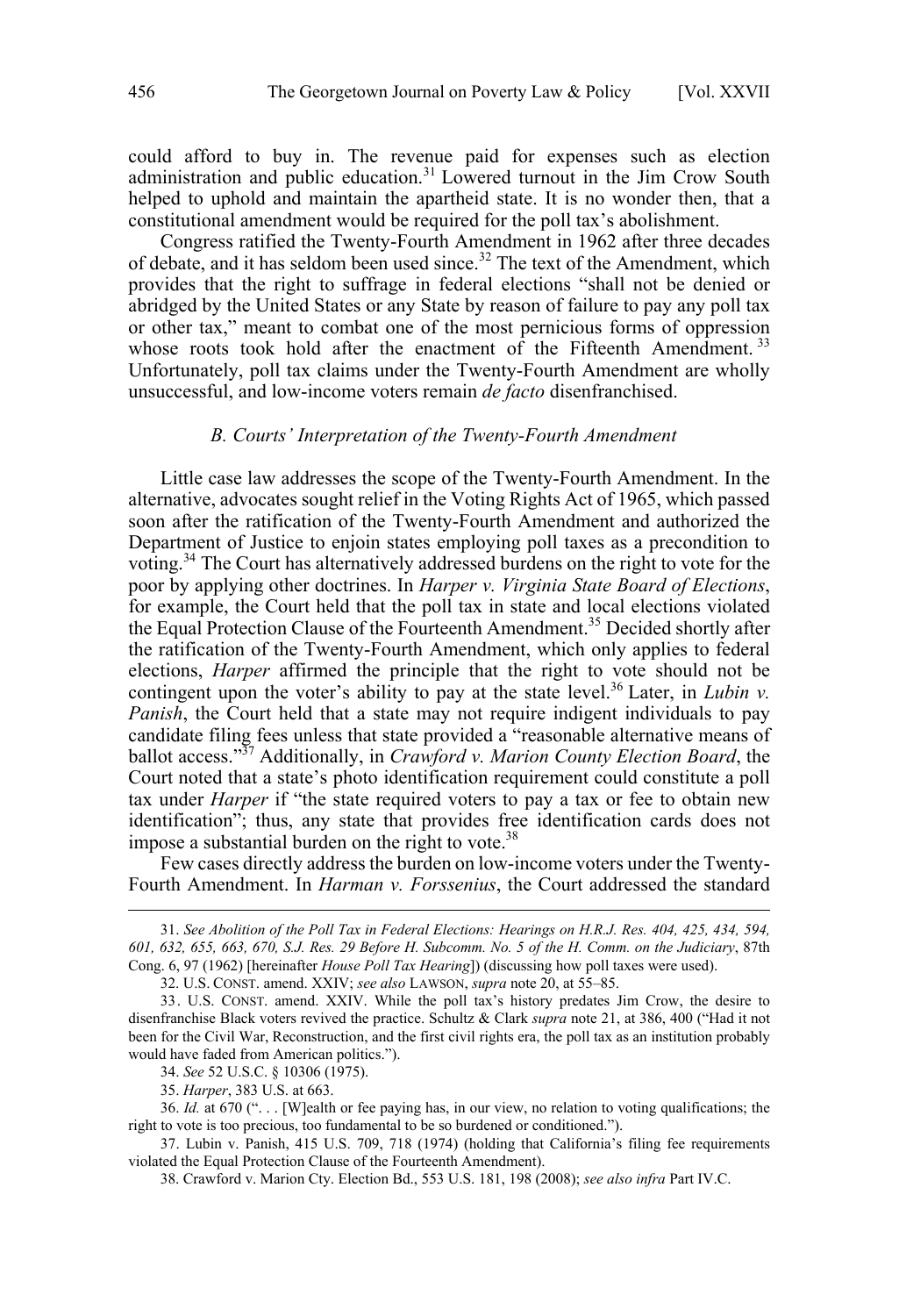under which a state violates the Twenty-Fourth Amendment for the first and only time.<sup>39</sup> At issue in *Harman* was a proposed amendment to the Virginia election code in light of the Twenty-Fourth Amendment's ratification, which would have required all voters who wished to vote in a federal election to either complete a certificate of residency, or else pay the customary poll taxes still required for state elections.<sup>40</sup> As a result, a voter could only vote in both state and federal elections upon payment of poll taxes; if the voter did not pay poll taxes, she could not vote in state elections and could only vote in federal elections upon completion of this certificate, which needed to be notarized and completed six months prior to the election. $41$ 

The Court held that the Virginia voter registration requirement violated the Twenty-Fourth Amendment.<sup>42</sup> In so holding, the Court determined that "[a]ny material requirement imposed upon the federal voter solely because of his refusal to waive the constitutional immunity [from the poll tax] subverts the effectiveness of the Twenty-Fourth Amendment and must fall under its ban." <sup>43</sup> Because Virginia's voter registration requirement forced a choice upon the voter to waive their constitutional right to vote against paying a fee to vote in federal elections, it effectively constituted a poll tax in violation of the Twenty-Fourth Amendment.<sup>44</sup>

Subsequent cases attempt to address the issue, primarily under the theory that certain requirements constitute a poll tax due to the costs incurred in complying with the requirements. In *Indiana Democratic Party v. Rokita*, the district court held that the cost of obtaining photo identification in Indiana did not constitute a poll tax because "these same 'costs' also result from voter registration and inperson voting requirements, which one would not reasonably construe as a poll tax."45 Later, in *Gonzalez v. Arizona*, the Ninth Circuit held that Arizona's voter ID requirement did not violate the Twenty-Fourth Amendment under *Harman*, because "all voters are required to present identification at the polls," which does not constitute a "material burden on a voter solely because of his refusal to waive [his] constitutional immunity to a poll tax."<sup>46</sup> The Fifth Circuit held in *Veasey v*.

45. Indiana Democratic Party v. Rokita, 458 F. Supp. 2d 775, 827 (S.D. Ind. 2006), *aff'd sub nom.*, Crawford v. Marion Cty. Election Bd., 472 F.3d 949 (7th Cir. 2007), *aff'd*, 553 U.S. 181 (2008). *See also*  Common Cause/Georgia League of Women Voters of Georgia, Inc. v. Billups, 439 F. Supp. 2d 1294, 1354 (N.D. Ga. 2006) (citing *Indiana Democratic Party v. Rokita* to hold that Georgia's identification requirement did not constitute a poll tax).

46. Gonzalez v. Arizona, 677 F.3d 383, 408 (9th Cir. 2012), *aff'd sub nom.,* Arizona v. Inter Tribal Council of Arizona, Inc., 570 U.S. 1 (2013).

<sup>39.</sup> Harman v. Forssenius, 380 U.S. 528 (1965).

<sup>40.</sup> *Id.* at 531–32.

<sup>41.</sup> *Id.* ("The statute provides that the certificate of residence must be filed no earlier than October 1 of the year immediately preceding that in which the voter desires to vote and not later than six months prior to the election. The voter must state in the certificate (which must be notarized or witnessed) his present address, that he is currently a resident of Virginia, that he has been a resident since the date of his registration, and that he does not presently intend to remove from the city or county of which he is a resident prior to the next general election. Va. Code Ann. s 24—17.2 (1964 Supp.). Thus, as a result of the 1963 Acts, a citizen after registration may vote in both federal and state elections upon the payment of all assessable poll taxes.").

<sup>42.</sup> *Id.* at 538.

<sup>43.</sup> *Id.* at 542.

<sup>44.</sup> *Id.* Additionally, Virginia's state poll tax was soon after held unconstitutional under the Equal Protection Clause, see *supra* note 1, and residence requirements were later significantly restricted under the Equal Protection Clause in *Dunn v. Blumstein*, 405 U.S. 330 (1972).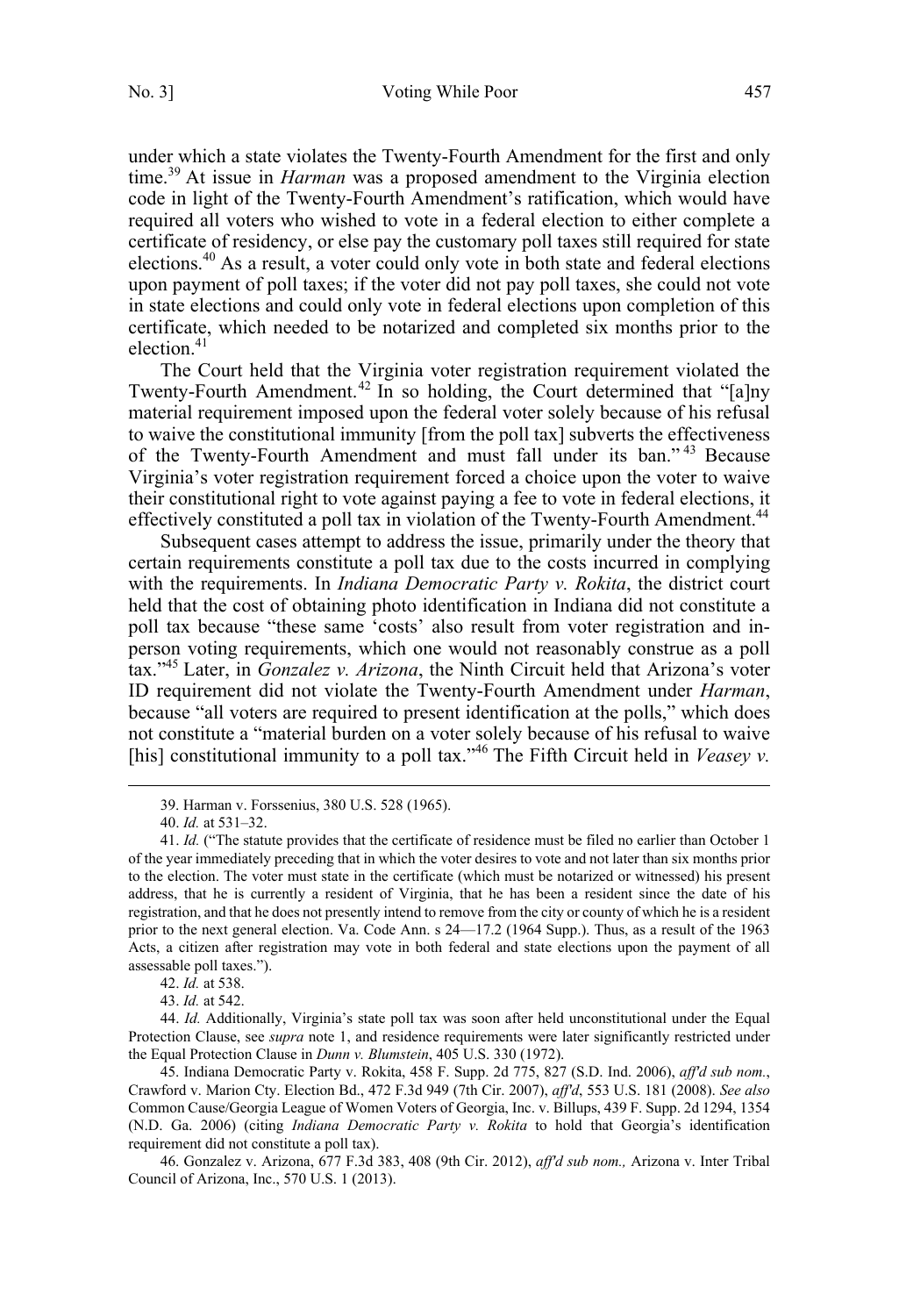<span id="page-7-0"></span>*Abbott* that Texas's photo identification requirements, which imposed a cost on voters who were born out-of-state by requiring they obtain their birth certificate, was an "indirect cost" that fell under the state's ability to regulate elections, not a poll tax. $47$ 

The courts' interpretation of the Twenty-Fourth Amendment is severely limited. The Supreme Court and courts below have demonstrated in similar poll tax claims under the Fourteenth Amendment that any cost which the courts deem incidental to the election process would not constitute a material limitation—or "substantial burden" under the Equal Protection Clause—to the right to vote which would force waiver of constitutional immunity from a poll tax. Demonstrated below, the courts can consider whether the costs previously deemed "incidental" in fact pose a material burden on voters on the basis of income in violation of the Twenty-Fourth Amendment.

## IV. HOW STATES IMPOSE MODERN-DAY POLL TAXES

The costs incurred in exercising the right to vote, imposed by the government on its citizens, is the modern-day poll tax. Just as the Jim Crow poll tax had facially neutral means to generate revenue and measure a citizen's political interest, the modern-day poll tax is justified by the facially neutral means of preventing fraud and modernizing election administration. The Jim Crow poll tax and modern-day poll tax have both served a more insidious purpose: to disenfranchise low-income citizens. Discussed below, these modern-day poll taxes, which impact the ability to vote in federal elections, should constitute a violation of the Twenty-Fourth Amendment. Furthermore, States should reduce the financial burden on lowincome voters by facilitating voting and voter registration through public assistance agencies.

# *A. Identifying Modern-Day Poll Taxes*

In passing the Twenty-Fourth Amendment, Congress grappled with whether the federal government was exerting too much control over the elections process for the states.<sup>48</sup> Yet regardless of congressional intent, states across the country have exerted control by passing voting laws that prevent low-income voters from casting their ballots. <sup>49</sup> These impediments include voter identification requirements, voter registration procedures, and polling place locations. States can remove these impediments by leveraging public assistance agencies to facilitate voting and voter registration. This will allow the states and the federal government to strike a balance between the Twenty-Fourth Amendment's prohibition on the right to vote based on the ability to pay, and a state's control of its own elections.

<sup>47.</sup> Veasey v. Abbott, 830 F.3d 216, 266 (5th Cir. 2016).

<sup>48.</sup> LAWSON, *supra* note 20, at 63–64.

<sup>49.</sup> The current wave of strict election laws began with the Supreme Court's decision in *Shelby County v. Holder*, which struck down a key provision of the Voting Rights Act that previously prevented many states from passing election laws without prior approval from the Department of Justice. *See generally*  Shelby County v. Holder, 570 U.S. 529 (2013) (holding that Section 4 of the Voting Rights Act, the "coverage formula" which provided the states subject to preclearance under the Act, was an unconstitutional use of federal powers against the states).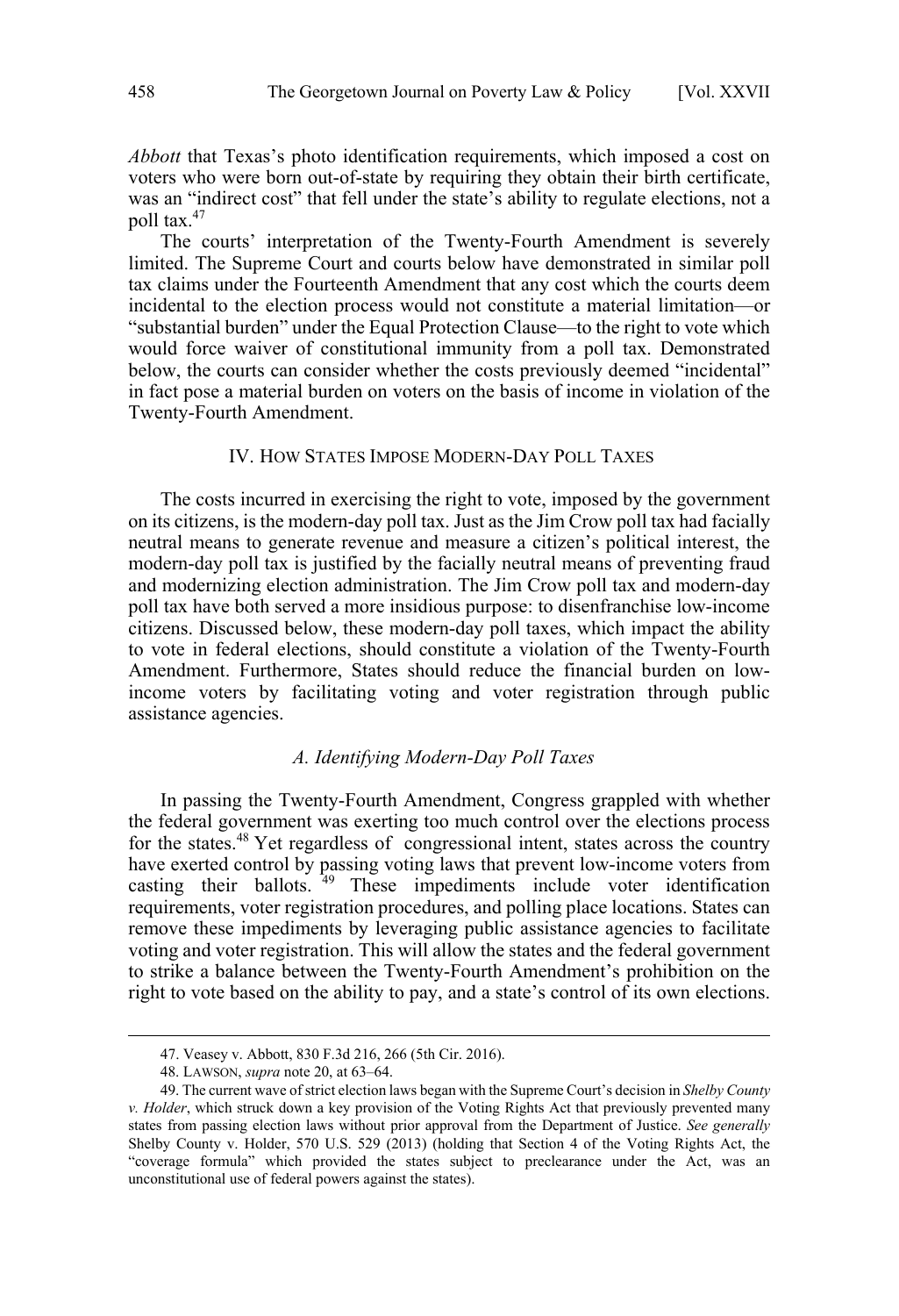<span id="page-8-0"></span>The following analysis will explore each impediment that low-income voters face and identify solutions in which public assistance agencies can serve as hubs for voter registration and voting to maximize political participation among lowincome voters.

# 1. In-Person Voting: Voter Identification

According to the National Conference of State Legislatures, a voter identification requirement is defined as a state election law that requires some form of identification to vote in-person at the polls.<sup>50</sup> Of the thirty-five states with laws in force that require some form of voter identification for in-person voting, seven states have strict photo identification laws that greatly restrict the types of photo identification a voter is allowed to use.<sup>51</sup> Some estimate that as many as eleven percent of all eligible voters do not possess the requisite government-issued photo identification to vote.<sup>52</sup> Moreover, an estimated twelve percent of all citizens of voting age who earn less than \$25,000 per year do not possess documentation proving their citizenship, such as a birth certificate or passport, and at least fifteen percent of voting age citizens earning less than \$35,000 per year do not possess valid government-issued photo identification.<sup>53</sup> While states may provide a free photo identification for indigent voters, low-income voters incur additional costs in obtaining the proof of citizenship required for government-issued photo identification. <sup>54</sup> Transportation costs in obtaining the requisite identification compound the overall expense.

According to the Brennan Center for Justice, in the ten states with the most restrictive voter identification requirements nearly 450,000 eligible voters do not have access to a vehicle *and* live more than ten miles away from the nearest identification office; "overall, more than ten million eligible voters live more than ten miles from their nearest identification office open more than two days per week."<sup>55</sup> Many of these offices have limited business hours, which may require an eligible voter to arrive during the work day.<sup>56</sup> Many of these eligible voters live in rural areas without access to public transit, or in states where investment in public transit is low; Alabama, one of the ten most restrictive states for voter identification, does not provide public transit funding at all.<sup>57</sup> For those voters who do not have documentary proof of citizenship to obtain identification, there is an additional cost of up to \$30 for a birth certificate, \$110 for a new passport, or \$345

<sup>50.</sup> Wendy Underhill, *Voter Identification Requirements: Voter ID Laws*, NAT'L CONF. OF STATE LEG. (Feb. 24, 2020), [http://www.ncsl.org/research/elections-and-campaigns/voter-id.aspx.](http://www.ncsl.org/research/elections-and-campaigns/voter-id.aspx)

<sup>51.</sup> *Id.*

<sup>52.</sup> THE BRENNAN CTR. FOR JUSTICE, CITIZENS WITHOUT PROOF 3 (2006),

[https://www.brennancenter.org/analysis/citizens-without-proof;](https://www.brennancenter.org/analysis/citizens-without-proof) *see* Underhill *supra* note 50.

<sup>53.</sup> THE BRENNAN CTR. FOR JUSTICE, *supra* note 52.

<sup>54.</sup> *See infra,* Part IV.A.1 (discussing the cost of obtaining voter identification).

<sup>55.</sup> KEESHA GASKINS & SUNDEEP IYER, THE BRENNAN CTR. FOR JUSTICE, THE CHALLENGE OF OBTAINING VOTER IDENTIFICATION 1, 3 (2012),

[https://www.brennancenter.org/sites/default/files/legacy/Democracy/VRE/Challenge\\_of\\_Obtaining\\_Vote](https://www.brennancenter.org/sites/default/files/legacy/Democracy/VRE/Challenge_of_Obtaining_Voter_ID.pdf) r ID.pdf. The ten states are: Alabama, Georgia, Indiana, Kansas, Mississippi, Pennsylvania, South Carolina, Tennessee, Texas, and Wisconsin.

<sup>56.</sup> *See id.* at 1, 2, 6–7.

<sup>57.</sup> *Id.* at 5.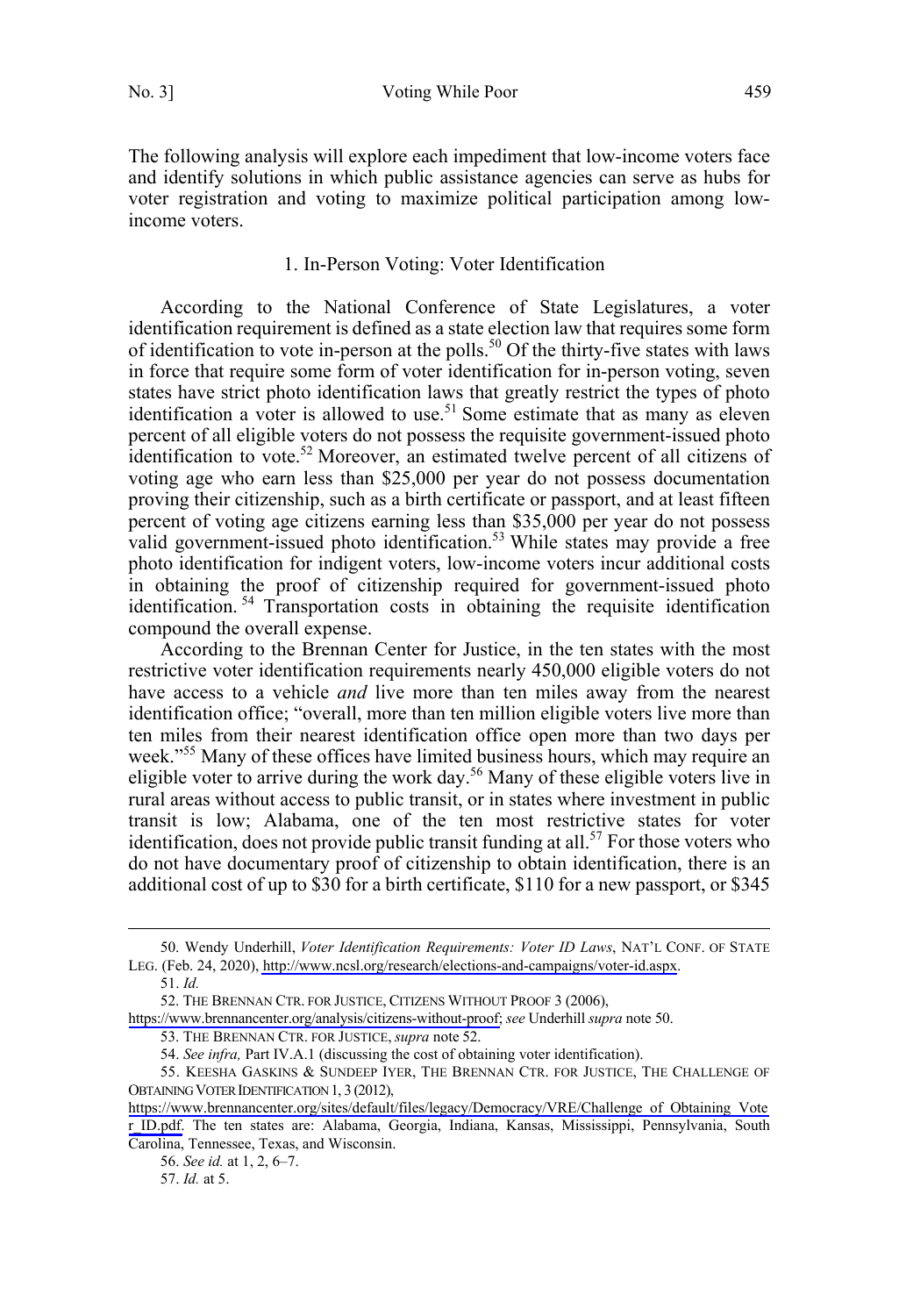<span id="page-9-0"></span>for a certificate of citizenship.<sup>58</sup> Eligible voters can incur hundreds of dollars in expenses simply to obtain the requisite identification to vote, but the less money one earns, the higher one's expenses are likely to be.

The Supreme Court has only addressed the impact of modern voter identification laws on lower income voters once, in *Crawford v. Marion County Election Board.*<sup>59</sup> The petitioners in *Crawford* argued, unsuccessfully, that the burden imposed on low-income voters especially should constitute an unconstitutional burden on the right to vote in violation of the Fourteenth Amendment, since indigent voters could receive a free photo identification card for voting.<sup>60</sup> Justice Stevens's majority held that the state's interests in preventing voter fraud, modernizing its election systems, and "safeguarding voter confidence" outweighed the burden on voters in obtaining a photo identification to vote, <sup>61</sup> even though voters who have a religious objection to being photographed may provide an alternate government-issued identification, and the law does not apply to absentee ballots.<sup>62</sup>

In dissent, Justice Souter noted several conditions that created a cost prohibition for low-income voters: the travel cost and time for voters when there were fewer motor vehicle offices in each county than there were voting precincts; the additional cost to obtaining a birth certificate to prove a voter's identity to obtain the voter identification; and the high cost of the only other viable form of identification, a passport.<sup>63</sup> These conditions, Justice Souter concluded, would disenfranchise tens of thousands of voters and impose an unconstitutional burden on the right to vote for "the poor, the old, and the immobile."64

# 2. In-Person Voting: Polling Place Closures

Even if a voter is able to obtain the requisite identification, polling place closures and consolidations make in-person voting near-impossible for low-income voters, as long lines and transportation costs require voters to choose between their income and their right to vote. Since 2008, local election administrations across the country have been closing polling locations in rural areas or consolidating polling locations in urban areas; both problems severely limit the options for low-income citizens to vote in person.<sup>65</sup> This results in long lines for in-person voters, as well as farther distances to travel. This is cost-prohibitive for those voters who cannot afford to take time off work due to family care or work obligations, or do not have the transportation means to travel long distances.

<sup>58.</sup> *Id.* at 14.

<sup>59.</sup> Crawford v. Marion County Election Board, 553 U.S. 181 (2008).

<sup>60.</sup> *Id.* at 187.

<sup>61.</sup> *Id.* at 192–204. The states considered to have strict photo identification laws are Georgia, Indiana, Kansas, Mississippi, Tennessee, Virginia, and Wisconsin. *See supra* notes 21-23. Indiana's voter identification, which remains one of the strictest laws in the country, requires voters to present governmentissued photo identification to vote in-person on Election Day. *Crawford*, 553 U.S. at 185.

<sup>62.</sup> *Crawford*, 553 U.S. at 185–-86.

<sup>63.</sup> *Id.* at 209–16.

<sup>64.</sup> *Id.* at 216.

*See* Christopher Ingraham, *Thousands of Polling Places Were Closed Over the Past Decade. Here's Where*, 65. WASH. POST (Oct. 26, 2018), [https://www.washingtonpost.com/business/2018/10/26/thousands-polling-places-were](https://www.washingtonpost.com/business/2018/10/26/thousands-polling-places-were-closed-over-past-decade-heres-where/?noredirect=on&utm_term=.fdd2e0e0d2b6)[closed-over-past-decade-heres-where/?noredirect=on&utm\\_term=.fdd2e0e0d2b6.](https://www.washingtonpost.com/business/2018/10/26/thousands-polling-places-were-closed-over-past-decade-heres-where/?noredirect=on&utm_term=.fdd2e0e0d2b6)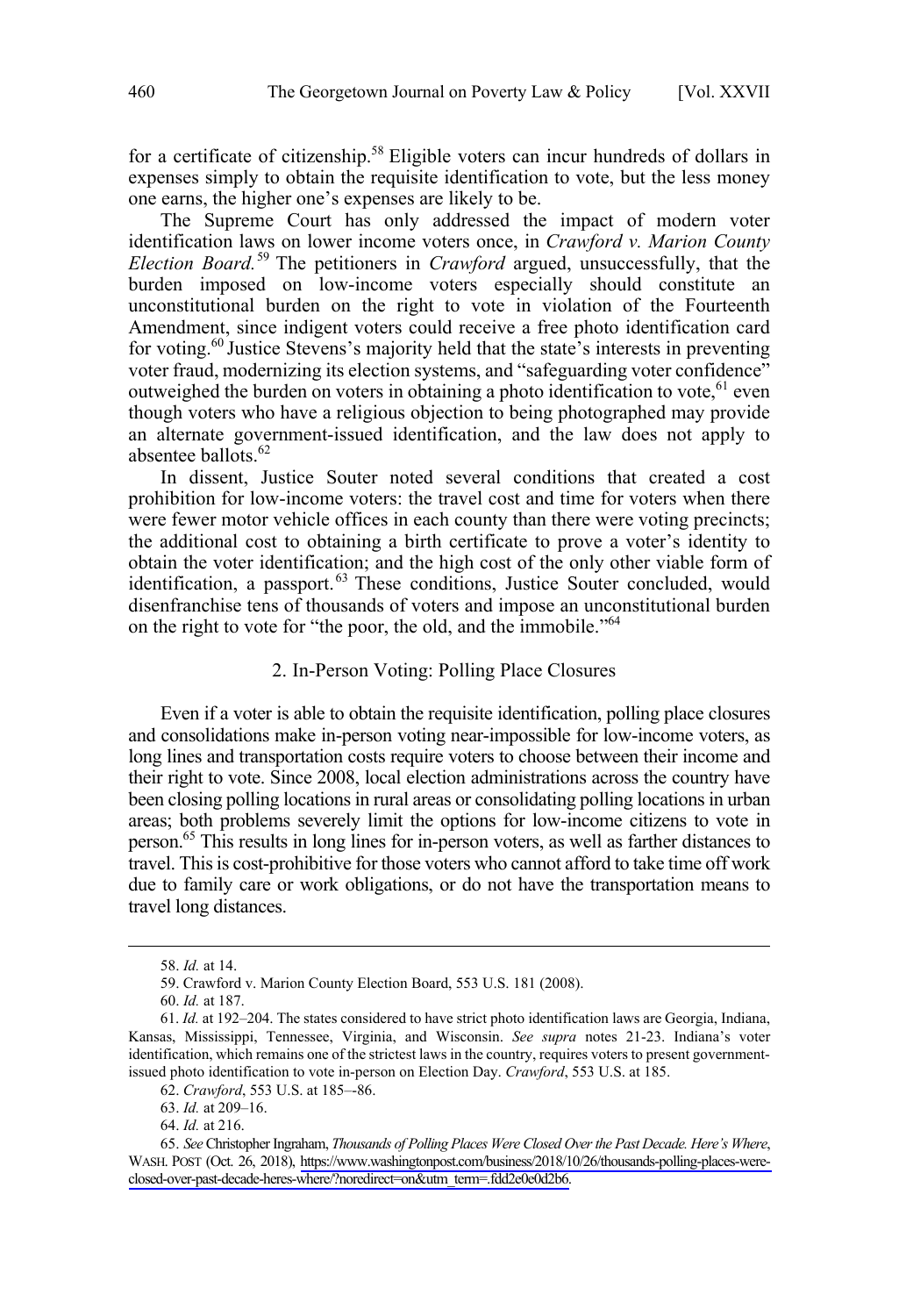According to the U.S. Census Bureau, about eight percent of eligible citizens who did not vote and earned less than \$15,000 per year cited transportation costs as a primary reason for not voting in 2016.<sup>66</sup> Studies show that the transportation costs associated with polling location changes affect overall turnout.<sup>67</sup> In 2018, for example, election officials in Ford County, Kansas, relocated the only polling location outside of the county's center, Dodge City.<sup>68</sup> The American Civil Liberties Union of Kansas filed suit against the county election officials, alleging that the new location would impermissibly burden all voters because election officials placed the polling location more than a mile away from the nearest public transportation, with no sidewalks, and required voters to cross railway tracks that are "often blocked by passing trains for 15–20 minutes during common voting times."<sup>69</sup> The suit alleged that low-income voters were especially burdened, as Dodge City has a 17.4% poverty rate and is "overrepresented in low wage [sic] service and manufacturing industries where [eligible voters] have inflexible and unpredictable schedules."<sup>70</sup> While the suit was eventually dismissed on other grounds, Ford County election officials provided free public transportation from Dodge City to the polling place after succumbing to public pressure.<sup>71</sup>

The wait times created by the closure and consolidation of polling locations impose a similar cost burden on those voters who cannot afford to take time away from work. Twenty-one states require employers to provide paid time off for workers to vote, and seven states require employers to provide at least unpaid time off to vote.<sup>72</sup> Many states have a minimum one- or two-hour limit for time off.<sup>73</sup> In those states where polling location closures and consolidations cause some voters to travel and wait hours to vote, the time off may be insufficient to supplement lost wages. In Arizona, for example, 15.5% of residents live in poverty, among the highest numbers in the country.<sup>74</sup> An Arizona voter is entitled to paid time off "if there are less than three consecutive hours between the opening of the polls and the beginning of his regular work shift or between the end of his regular work shift and the closing of the polls."75 Arizona, however, faces some of the highest rates of polling location closures in the country, resulting in some voters waiting up to

70. *See* ACLU Kansas Complaint*, supra* note 69, at 5.

71. *See* The Kansas City Star Editorial Board, *supra* note 68; ACLU KANSAS,*supra* note 68.

<sup>66.</sup> Brief of National Disability Rights Network, Disability Rights Ohio, as Amici Curiae in Support of Respondents at 13, Husted v. A. Phillip Randolph Inst., 138 S. Ct. 1833 (2018) [hereinafter NDR Brief].

<sup>67.</sup> *See* Henry E. Brady & John E. McNulty, *Turning Out to Vote: The Costs of Finding and Getting to the Polling Place*, 105 AM. POL. SCI. REV. 115; NDR Brief*, supra* note 66, at 11–12.

*See KS LULAC and Rangel-Lopez v. Cox*, ACLU KANSAS, [https://www.aclukansas.org/en/cases/ks-](https://www.aclukansas.org/en/cases/ks-lulac-and-rangel-lopez-v-cox)68. [lulac-and-rangel-lopez-v-cox](https://www.aclukansas.org/en/cases/ks-lulac-and-rangel-lopez-v-cox) (last visited Apr. 11, 2020); The Kansas City Star Editorial Board, *Voter Suppression At Its Worst: This Kansas Town Aims to Keep People Away on Election Day*, KAN.CITY STAR (Oct. 23, 2018), [https://www.kansascity.com/opinion/editorials/article220341790.html.](https://www.kansascity.com/opinion/editorials/article220341790.html)

<sup>69.</sup> *See* ACLU KANSAS, *supra* note 68; Complaint at 1, Rangel-Lopez v. Cox, 344 F.Supp.3d 1285 (D. Kan. 2018) (No. 2:18-cv-02572-DDC-TJJ) [hereinafter ACLU Kansas Complaint].

Rachel Gillett& Grace Panetta, *In New York, California, Texas, and 27 Other States You Can*  72. *Take Time Off from Work to Vote — Here's the Full List*, BUS. INSIDER (Nov. 6, 2018), <https://www.businessinsider.com/can-i-leave-work-early-to-vote-2016-11>.

<sup>73.</sup> *Id.*

<sup>74.</sup> U.S. CENSUS BUREAU, THE SUPPLEMENTAL POVERTY MEASURE: 2017, at 26 (2018), [https://www.census.gov/content/dam/Census/library/publications/2018/demo/p60-265.pdf.](https://www.census.gov/content/dam/Census/library/publications/2018/demo/p60-265.pdf)

<sup>75.</sup> ARIZ. REV. STAT. ANN. § 16-402 (2020).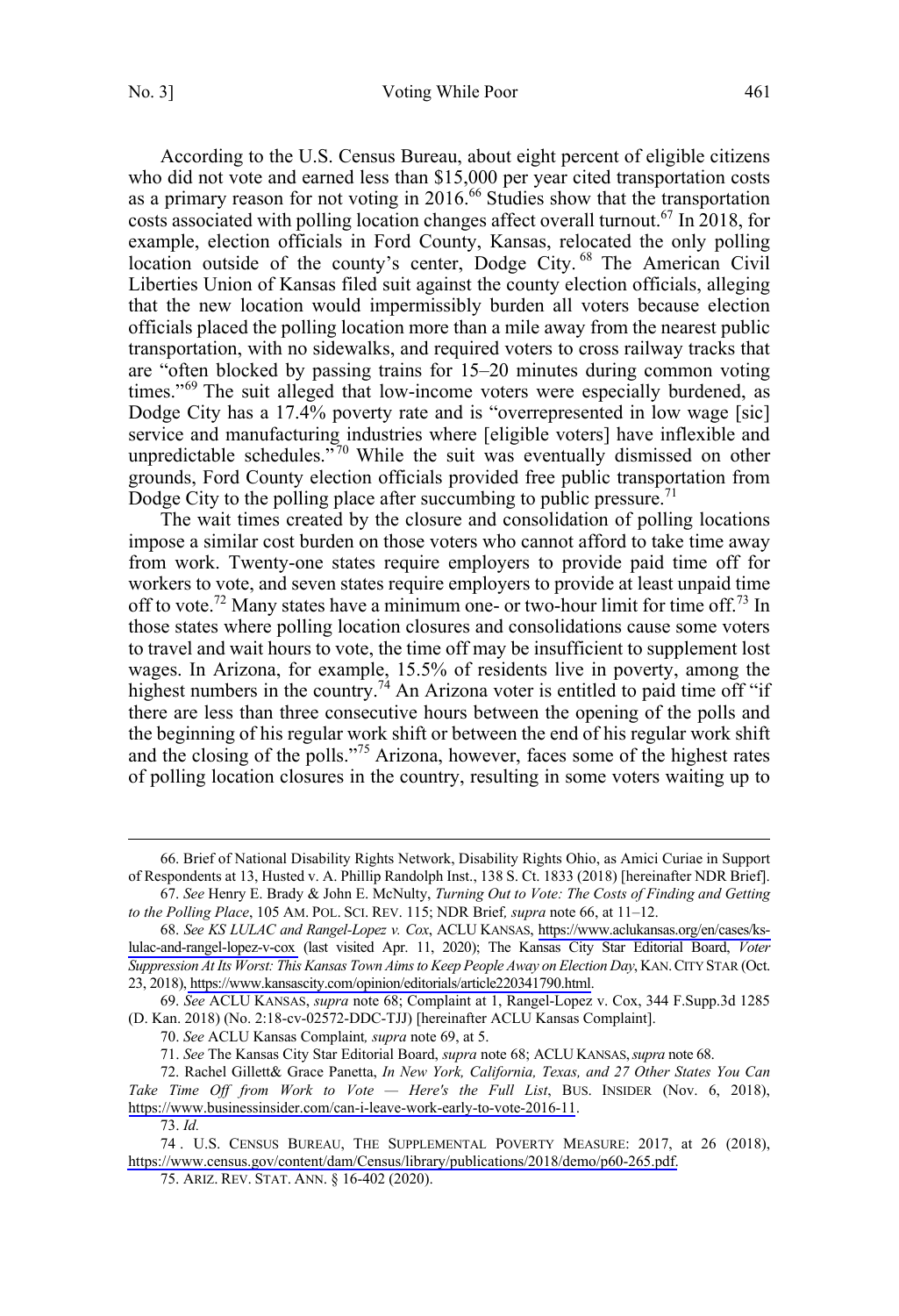<span id="page-11-0"></span>five hours in line to vote.<sup>76</sup> In places like Arizona, voters exercise their right to vote for the steep cost of their hourly wages, a price that grows more costly the farther the voter has to travel.

## 3. Voter Registration Procedures

The first step to exercising one's right to vote, voter registration, is perhaps the most significant barrier to the franchise for low-income citizens. Strict voter registration procedures negatively affect low-income voters by privileging those voters who stay at the same residence, have access to reliable transportation and internet, and possess the requisite identification. This problem represents the reproduction of voter suppression for low-income voters; due to cost, low-income voters cannot register, and once they do register, they have consistently lower turnout due to in-person voting barriers. $^{77}$ 

The National Voter Registration Act of 1993 (NVRA) sought to close the voter registration gap between low-income citizens and middle- and high-income citizens by standardizing voter registration procedures across the country for federal elections.<sup>78</sup> Among other provisions, the NVRA mandates states to set up "voter registration agencies" within government offices and to conduct a voter list maintenance program.<sup>79</sup> In the states that have diligently complied with this requirement, more lower-income voters have registered to vote. $80$  As discussed below, this voter registration agency model can be applied to the burdens discussed in this Note to reduce the cost to the voter and encourage voter participation among low-income communities.

# *B. Public Assistance Agencies as a One-Stop Shop for Voting and Voter Registration*

From Medicaid to family assistance benefits, public assistance agencies are the one place where most low-income citizens are guaranteed to go. In 2017, an estimated 73.3% of the population living below the poverty line received meanstested assistance, 69.6% received means-tested assistance excluding school lunch, and 61.4% lived in a household in which one or more persons were covered by Medicaid—the majority of these citizens were over eighteen years old.<sup>81</sup> By using

[coverage-presidential-preference-election/82096726.](https://www.azcentral.com/story/news/politics/elections/2016/03/22/live-arizona-primary-coverage-presidential-preference-election/82096726) *See also supra* note 65.

Matt Vasilogambros, *Voting Lines Are Shorter — But Mostly for Whites*, THE PEW CHARITABLE TRUSTS: STATELINE (Feb. 15, 2018), [https://www.pewtrusts.org/en/research-and](https://www.pewtrusts.org/en/research-and-analysis/blogs/stateline/2018/02/15/voting-lines-are-shorter-but-mostly-for-whites)[analysis/blogs/stateline/2018/02/15/voting-lines-are-shorter-but-mostly-for-whites](https://www.pewtrusts.org/en/research-and-analysis/blogs/stateline/2018/02/15/voting-lines-are-shorter-but-mostly-for-whites); Anne Ryman et al.*, Arizona Primary: Maricopa County Had One Polling Site for Every 21,000 Voters*, AZCENTRAL.COM (Mar. 23, 2016), 76 .

[https://www.azcentral.com/story/news/politics/elections/2016/03/22/live-arizona-primary-](https://www.azcentral.com/story/news/politics/elections/2016/03/22/live-arizona-primary-coverage-presidential-preference-election/82096726)

<sup>77.</sup> *See* NDR Brief, *supra* note 66, at 7–8, 17–18 ("These obstacles are, by their nature, cumulative and interdependent.").

<sup>78. 52</sup> U.S.C. § 20501.

<sup>79.</sup> *See* 52 U.S.C. §§ 20506–7 (2012).

*See* LAURA WILLIAMSON ET AL., DĒMOS TOWARD A MORE REPRESENTATIVE ELECTORATE: THE 80. PROGRESS AND POTENTIAL OF VOTER REGISTRATION THROUGH PUBLIC ASSISTANCE AGENCIES 7–10 (2018), [https://www.demos.org/research/toward-more-representative-electorate.](https://www.demos.org/research/toward-more-representative-electorate)

<sup>81.</sup> U.S. CENSUS BUREAU, POV26: PROGRAM PARTICIPATION STATUS OF HOUSEHOLD - POVERTY STATUS OF PEOPLE: 2017: ALL RACES -- BELOW POVERTY LEVELS (2018),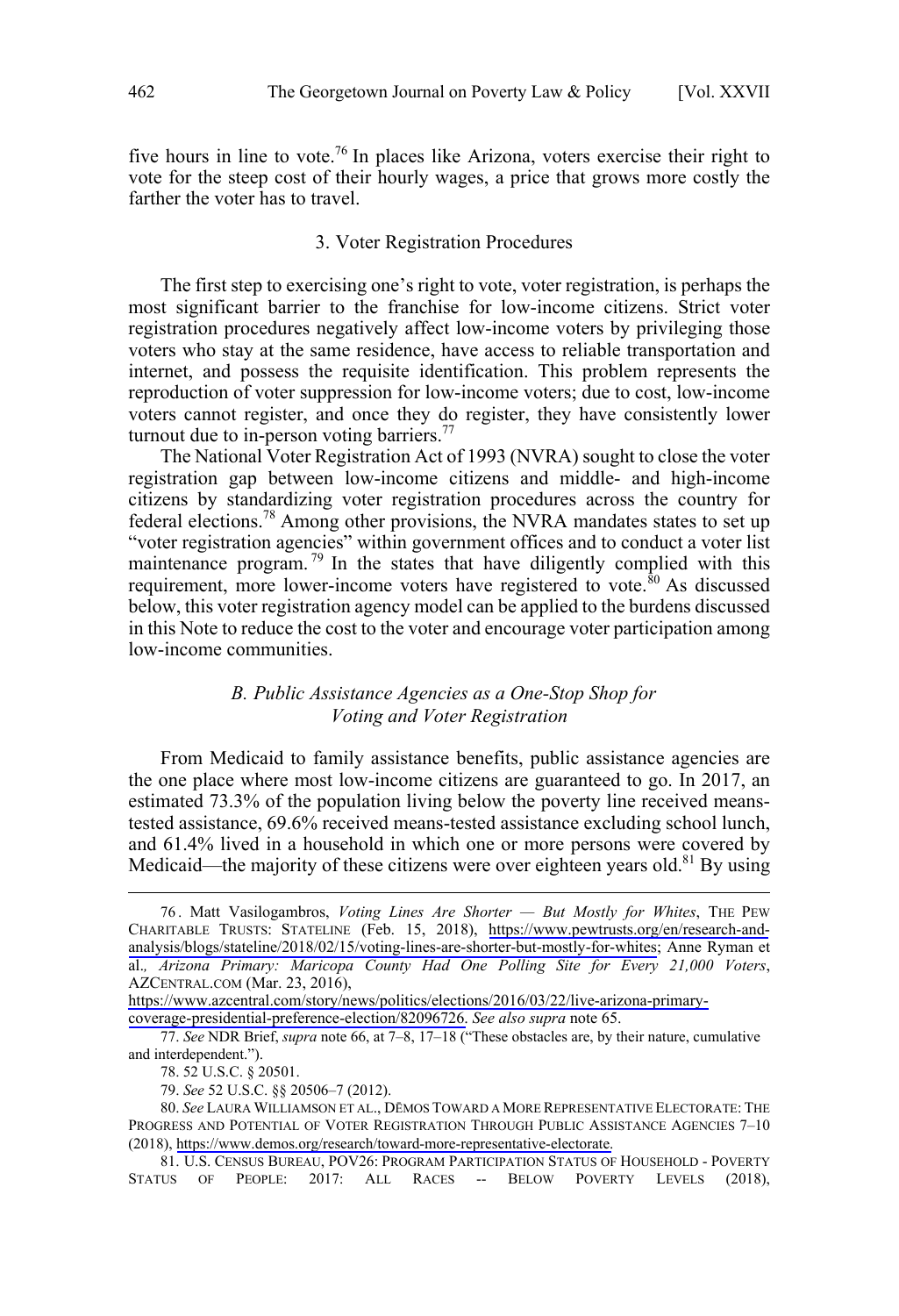public assistance agencies to register voters, the cost of voter registration compliance would be greatly reduced, because low-income voters would be simply registering to vote at a location in which their presence would already be required. Below, I imagine the steps a low-income voter would take to vote and register to vote at a public assistance agency if policies already proven to increase turnout among low-income voters were expanded and replicated within public assistance agencies. While not a perfect solution, public assistance agencies can lead the way in reducing or eliminating the cost to vote for low-income voters with little administrative burden for the states.

First, a voter applying for public benefits would be registered to vote at a public assistance agency, because the state expanded the NVRA's mandate to affirmatively register voters at public assistance agencies. A state's public assistance agency could do this through automatic voter registration or direct voter registration through public assistance applications.<sup>82</sup> When complied with, $83$  the NVRA's voter registration agencies provision is a functional example of how government intervention can increase voter participation for low-income citizens. The voter registration agencies provision in particular intended to capture the voter registration gap for low-income citizens by requiring that states actively provide voter registration forms and ask citizens if they are registered to vote at certain government agencies which the state deems a "voter registration agency."<sup>84</sup> In addition to Departments of Motor Vehicles (DMVs), states can deem public assistance agencies, libraries, and other government offices as "voter registration agencies."<sup>85</sup>

A voter who registered through automatic voter registration would simply be registered at the moment of her first interaction with a public assistance agency upon turning eighteen-years-old.<sup>86</sup> The voter could then opt out of being registered to vote if she so chose.<sup>87</sup> Eighteen states and the District of Columbia have already implemented some form of automatic voter registration.<sup>88</sup> In those states that have implemented automatic voter registration at motor vehicle offices, the system would be expanded to public assistance agencies.<sup>89</sup> Studies show that states that

[why/?utm\\_term=.e7c268befd1d.](https://www.washingtonpost.com/news/monkey-cage/wp/2015/07/04/states-are-ignoring-federal-law-about-voter-registration-heres-why/?utm_term=.e7c268befd1d) 84. *See* 52 U.S.C. § 20506.

85. *See id.*

*Automatic Voter Registration*, NAT'L CONF. OF STATE LEGISLATURES, 86.

<http://www.ncsl.org/research/elections-and-campaigns/automatic-voter-registration.aspx>(last visited Apr. 11, 2020).

87. *Id.*

 $\overline{a}$ 

88. *Id.*

89. *See id*. Several states already provide for automatic voter registration in certain public assistance agencies, such as Maryland and Massachusetts. These policies only went into effect in Summer 2019 for

<https://www.census.gov/data/tables/time-series/demo/income-poverty/cps-pov/pov-26.2017.html>(visit the web address included in this citation, then click on the year 2017 in the year selection panel, then below the "All Income Levels" headline, click on the "All Races" hyperlink to download the Excel file that contains the report).

<sup>82.</sup> *See* 52 U.S.C. §§ 20506–7.

<sup>83.</sup> Studies have shown that many states are failing to comply with the voter registration agencies provision by not affirmatively registering voters at the designated agencies as required by the NVRA. *See*  Williamson et al., *supra* note 80. *See also* Douglas R. Hess, *States Are Ignoring Federal Law About Voter Registration. Here's Why*., WASH. POST (July 4, 2015), [https://www.washingtonpost.com/news/monkey](https://www.washingtonpost.com/news/monkey-cage/wp/2015/07/04/states-are-ignoring-federal-law-about-voter-registration-heres-why/?utm_term=.e7c268befd1d)[cage/wp/2015/07/04/states-are-ignoring-federal-law-about-voter-registration-heres-](https://www.washingtonpost.com/news/monkey-cage/wp/2015/07/04/states-are-ignoring-federal-law-about-voter-registration-heres-why/?utm_term=.e7c268befd1d)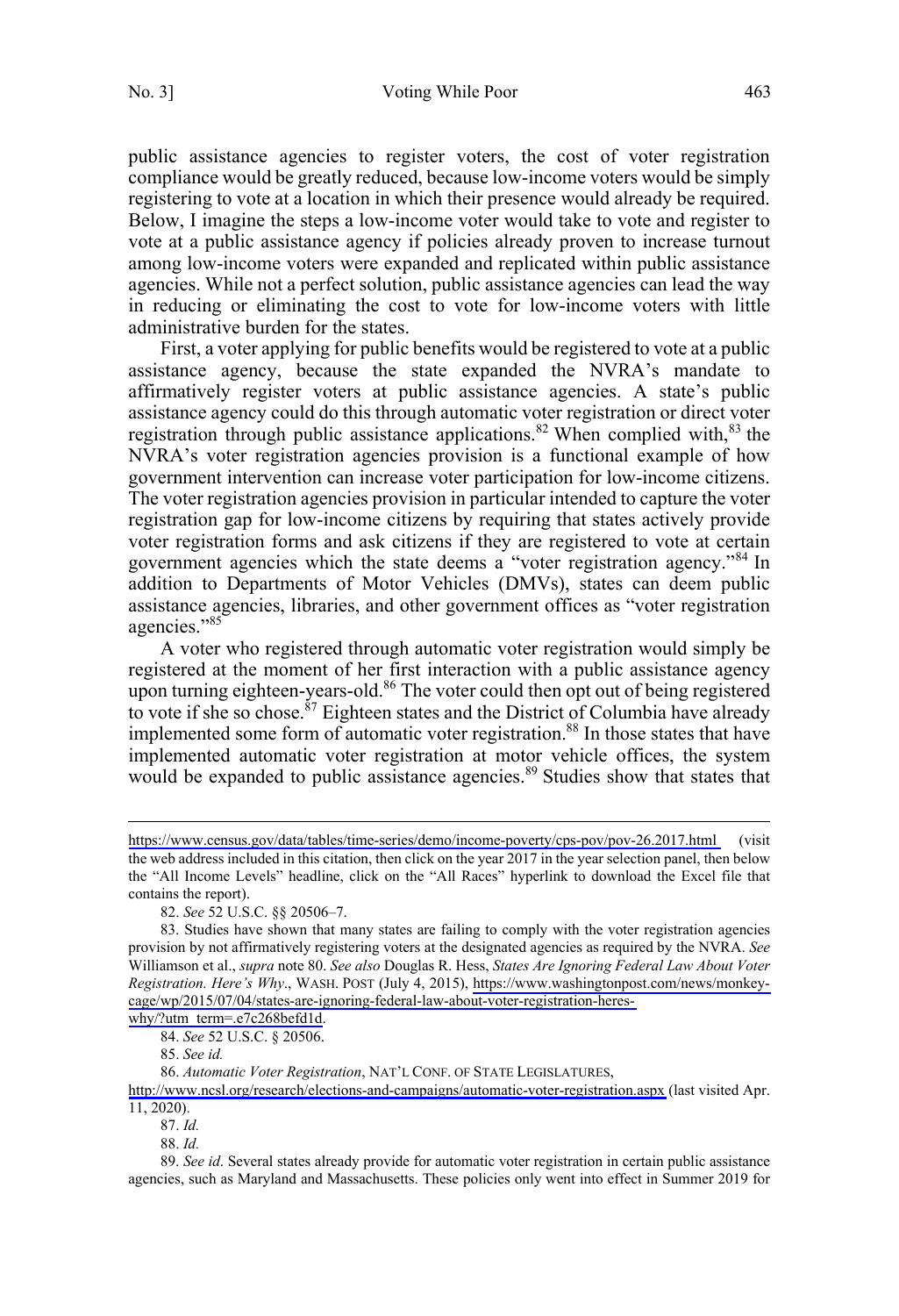implemented automatic voter registration saw overall voter turnout increases ranging from nine to ninety-four percent.<sup>90</sup> Those states also reported relatively low administrative costs because the agencies simply transferred the information to the states' election officials.<sup>91</sup>

Alternatively, case workers in public assistance agencies can assist the eligible voter in registering to vote while filing an application for public assistance. A study by Dēmos found that more than three million new voter registration applications have been filed at the public agencies in the dozen or so states that actively comply with the NVRA's voter registration agencies provision.<sup>92</sup> People making less than \$30,000 annually comprise forty-nine percent of the voters registered at statedesignated public assistance agencies.<sup>93</sup> In Ohio, for example, the Ohio Department of Jobs and Family Services and the Ohio Department of Medicaid began distributing voter registration forms and offering assistance to those voters, resulting in more than 800,000 new registered voters through the program.<sup>94</sup> In North Carolina, public assistance agencies began posting advertisements to register to vote and identified NVRA coordinators in each county in addition to providing voter registration forms and registration assistance to public assistance clients; in the first year alone, public assistance agencies registered more than 34,000 voters.<sup>95</sup>

Next, during the election period, a voter need only go to her nearest public benefits office and pick up and/or drop off her mail-in ballot. This would be implemented in a manner similar to all-mail voting procedures. States like Washington and Colorado have incorporated mail-in voting systems, which could be further replicated within public agencies across the country.<sup>96</sup> Washington and Colorado automatically mail each voter their ballot for each election, and provide drop off stations where voters can leave their ballot starting at eighteen and twentytwo days before the election, respectively.<sup>97</sup> All-mail voting increases turnout by simultaneously increasing convenience, as well as accessibility. Studies show that all-mail voting increases voter turnout and decreases use of provisional ballots, which are known to disproportionally disenfranchise low-income voters. <sup>98</sup>

95. DANETZ & NOVAKOWSKI, *supra* note 92, at 3, 5.

96. *See* WASH. REV. CODE § 29A.40.010 (2013); WASH. REV. CODE § 29A.40.070 (2013); COLO. REV. STAT. § 1-7.5-107(3)(a)(i) (2019).

97. *See id.*

98. See PEW CHARITABLE TRUSTS, COLORADO VOTING REFORMS: EARLY RESULTS 1 (2016), [https://www.pewtrusts.org/-/media/assets/2016/03/coloradovotingreformsearlyresults.pdf;](https://www.pewtrusts.org/-/media/assets/2016/03/coloradovotingreformsearlyresults.pdf) ALL VOTING IS LOCAL, REJECTED: HOW THE PROVISIONAL BALLOT SYSTEM IN FRANKLIN COUNTY, OHIO FAILS VOTERS

those states; no national election has occurred at the time of publication, so the change might be too recent to gauge its effect.

<sup>90.</sup> KEVIN MORRIS & PETER DUNPHY, THE BRENNAN CTR. FOR JUSTICE, AVR IMPACT ON STATE VOTER REGISTRATION 1 (2019), [https://www.brennancenter.org/publication/avr-impact-state-voter](https://www.brennancenter.org/publication/avr-impact-state-voter-registration)[registration.](https://www.brennancenter.org/publication/avr-impact-state-voter-registration)

<sup>91.</sup> *Id.* at 3.

WILLIAMSON ET AL., *supra* note 80, at 2 (discussing the results of NVRA-enforcement advocacy 92. work undertaken by Dēmos and other advocates). Dēmos organized a national movement to compel compliance by the states with the voter registration provision. *See* LISA J. DANETZ & SCOTT NOVAKOWSKI, DĒMOS , EXPANDING VOTER REGISTRATION FOR LOW-INCOME CITIZENS: HOW NORTH CAROLINA IS REALIZING THE PROMISE OF THE NATIONAL VOTER REGISTRATION ACT 2 (2008), [https://www.demos.org/sites/default/files/publications/NVRA\\_North\\_Carolina\\_Demos.pdf](https://www.demos.org/sites/default/files/publications/NVRA_North_Carolina_Demos.pdf).

<sup>93.</sup> *Id.* at 8.

<sup>94.</sup> *Id.* at 15.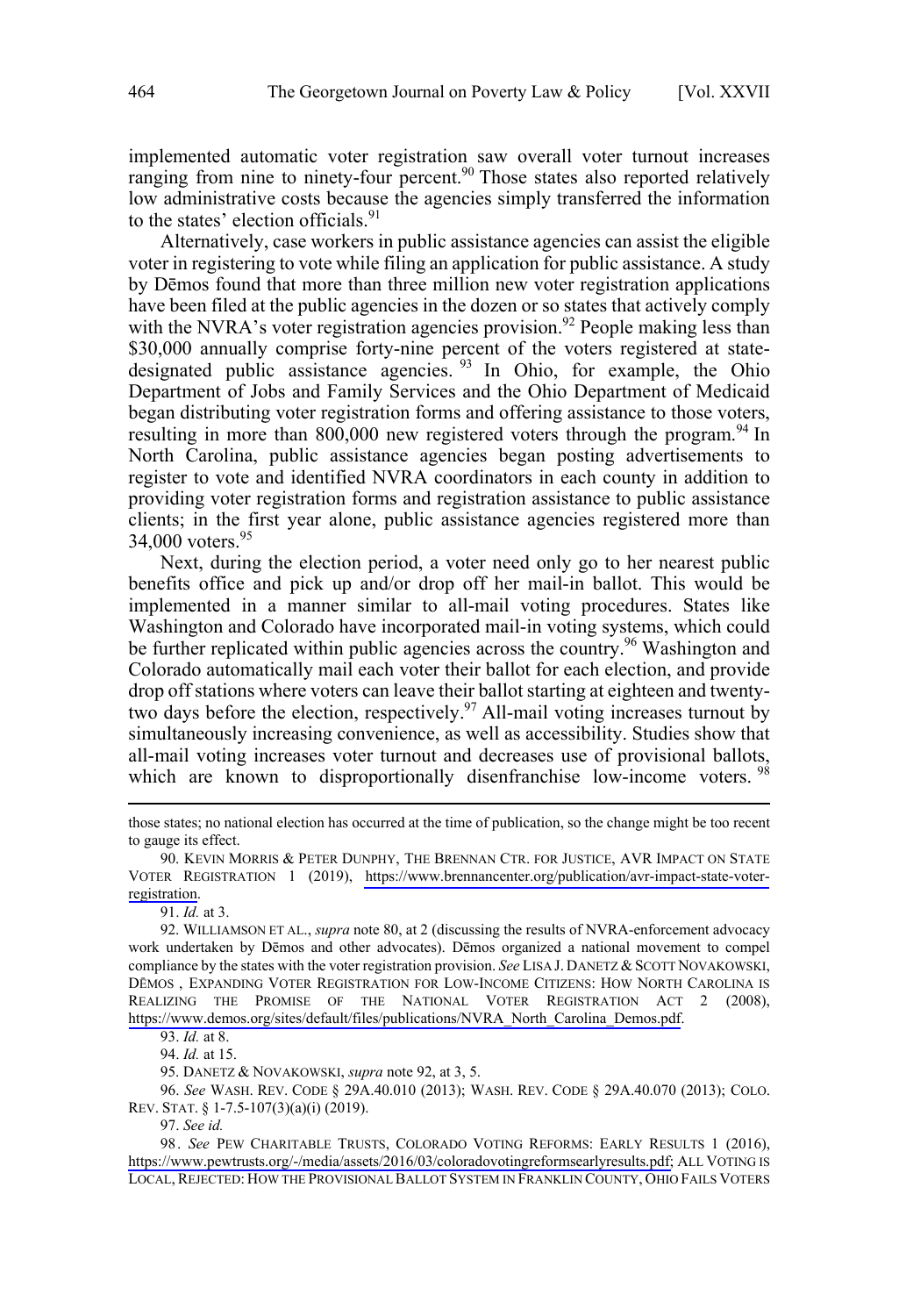<span id="page-14-0"></span>Administrative costs also decrease in all-mail voting systems, and voters report a high satisfaction with the system.<sup>99</sup>

In a public assistance agency, the voter would simply drop off her ballot if that ballot was successfully mailed to her. If she did not receive the mail, or otherwise does not have a permanent mailing address, she could receive her ballot directly from the public assistance agency and choose to drop off the ballot in the same location. Concurrently, a voter's identity for voter registration purposes would be verified through the information she already gave to the public benefits caseworker.<sup>100</sup> At the time of voting, the voter need only provide proof of public benefits, such as an Electronic Benefits Transfer (EBT) or Medicaid enrollment card. Voters already identify themselves to public agencies when applying for public benefits; Alabama, one of the strictest voter identification states in the country, requires a private interview with a caseworker and an extensive application process to apply for Temporary Assistance for Needy Families (TANF) benefits.<sup>101</sup> Thus, the public assistance agency is already equipped for voting and voter registration, and can effectively serve as a one-stop shop for low-income voters.

# *C. Stating a Claim Under the Twenty-Fourth Amendment in the Use of Modern-Day Poll Taxes*

Constitutional implications remain regarding these burdens which constitute a modern-day poll tax, even with the aforementioned solutions. In *Crawford*, writing in dissent, Justice Souter came very close to calling the Indiana photo identification law a poll tax:

The State's requirements here, that people without cars travel to a motor vehicle registry and that the poor who fail to do that get to their county seats within 10 days of every election, likewise translate into unjustified economic burdens uncomfortably close to the outright \$1.50 fee we struck down 42 years ago [in *Harper*]. Like that fee, the onus of the Indiana law is illegitimate just because it correlates with no state interest so well as it does with the object of deterring poorer residents from exercising the franchise.<sup>102</sup>

The majority rejected the view that *Harper* applied because the state provided a "free" alternative identification for those voters who could not pay and held the additional costs as *de minimus*. <sup>103</sup> Justice Souter, however, understood the

<sup>5</sup> (2019), [https://allvotingislocal.org/wp-content/uploads/2019/05/2019\\_AVL-OH\\_Franklin-Co-](https://allvotingislocal.org/wp-content/uploads/2019/05/2019_AVL-OH_Franklin-Co-Provisional-Ballot-Report.pdf)[Provisional-Ballot-Report.pdf](https://allvotingislocal.org/wp-content/uploads/2019/05/2019_AVL-OH_Franklin-Co-Provisional-Ballot-Report.pdf).

<sup>99.</sup> *See* PEW CHARITABLE TRUSTS, *supra* note 98, at 4.

<sup>100.</sup> For example, a public benefits caseworker might have already obtained residential and personal information about that voter when the voter first applied for public benefits.

*See* ALA. DEP'T OF HUM. RES., DHR-FAD-595 , FAMILY ASSISTANCE PROGRAM SUMMARIZED 101. ELIGIBILITY REQUIREMENTS (2019) [https://dhr.alabama.gov/wp-content/uploads/2020/01/DHR-FAD-](https://dhr.alabama.gov/wp-content/uploads/2020/01/DHR-FAD-595-1.pdf)[595-1.pdf](https://dhr.alabama.gov/wp-content/uploads/2020/01/DHR-FAD-595-1.pdf).

<sup>102.</sup> Crawford v. Marion Cty. Elec. Bd., 553 U.S. 181, 236–37 (2008) (Souter, J., dissenting) (internal citations omitted).

<sup>103.</sup> *See id.* at 198.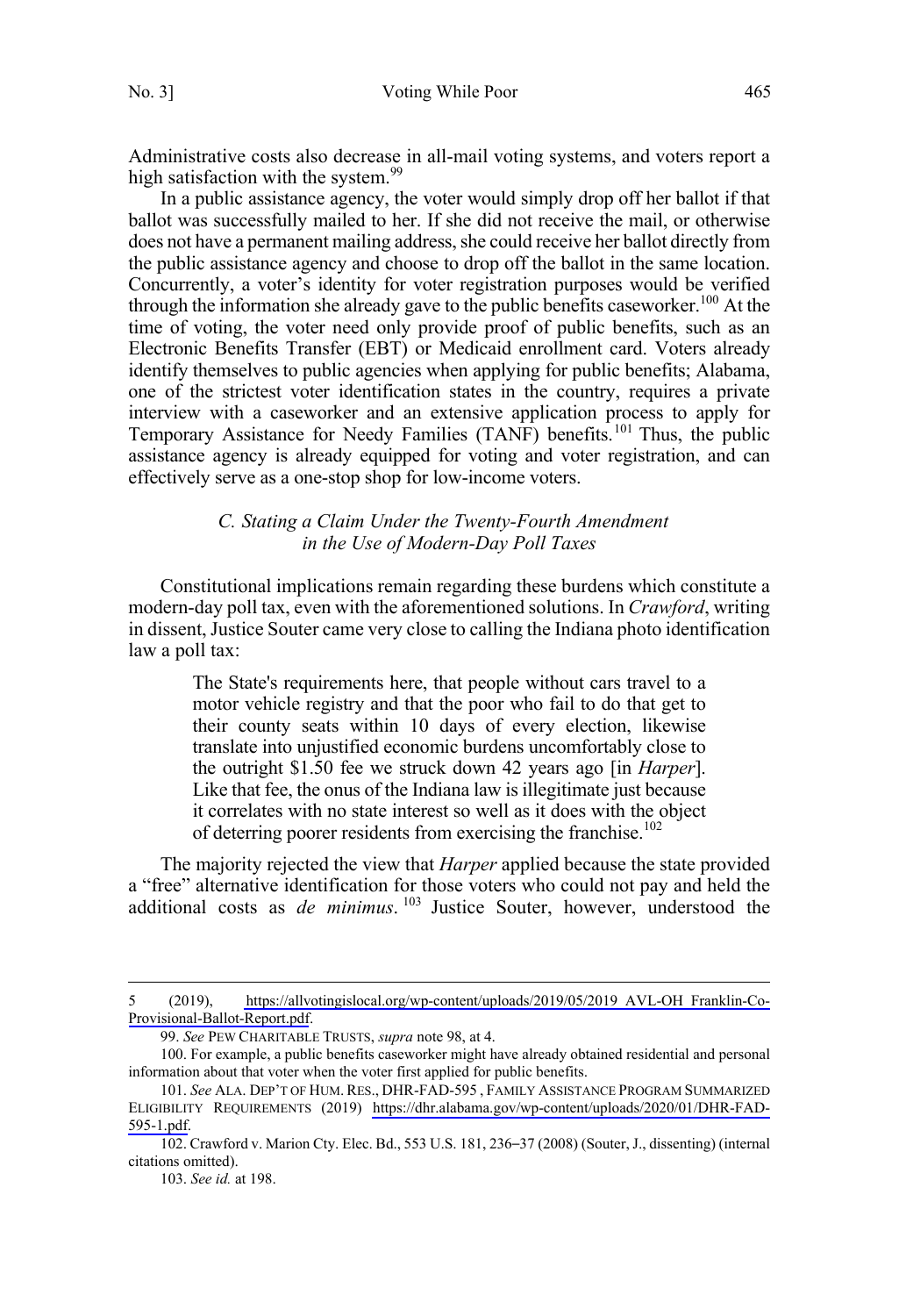implications this law could have on low-income voters, against the spirit of the Court's decision in *Harper*:

If the Court's decision in [*Harper*] stands for anything, it is that being poor has nothing to do with being qualified to vote. Harper made clear that "[t]o introduce wealth or payment of a fee as a measure of a voter's qualifications is to introduce a capricious or irrelevant factor."<sup>104</sup>

While Justice Souter analogized to *Harper*'s Fourteenth Amendment prohibition on the poll tax, a similar argument can be made for the prohibition on poll taxes in federal elections under the Twenty-Fourth Amendment. The "unjustified economic burdens" placed on voters who cannot comply with onerous voting requirements simply because of the inability to pay undermines the intent of the Twenty-Fourth Amendment. <sup>105</sup> All the burdens aforementioned, from polling place closures to voter identification and voter registration requirements, require the voter to incur an economic cost. When a voter is unable to pay due to her economic status, her vote is abridged because of the costs imposed on her by the government. Though seldom used, the Twenty-Fourth Amendment could be a way to mitigate the costs imposed on voters by the government. Those costs constitute a material burden under the Court's holding in *Harman v. Forssenius.* 

Current Twenty-Fourth Amendment doctrine inadequately addresses the challenges imposed by the modern-day poll tax. Under *Harman,* an absolute poll tax for federal elections is *per se* abolished under the Twenty-Fourth Amendment, and "[f]or federal elections . . . *no equivalent or milder substitute* may be imposed."106 Thus, any "material requirement" which imposes upon the voter the choice between "surrender[ing] their constitutional right to vote in federal elections" or paying a poll tax is an unconstitutional requirement.<sup>107</sup> The state could justify this burden by showing that the requirement is "necessary to the proper administration of its election laws."<sup>108</sup> As scholars note, developing a theory for the modern-day poll tax requires "overcoming certain doctrinal obstacles," because so little case law deals with the Twenty-Fourth Amendment.<sup>109</sup> What little case law exists post-*Harman* primarily involves the poll tax as it applies to photo identification—the majority of the cases conclude that photo identification costs do not constitute a poll tax.<sup>110</sup> Accordingly, a new theory under the Twenty-Fourth Amendment should reject current precedent as it applies to photo identification, and demonstrate why these and other costs constitute a material burden requiring waiver of the right to vote by inability to pay for lowincome voters.

In interpreting *Harman*, much of the case law misses the fact that a poll tax does not have to target low-income voters in order to impose a material burden on those voters. The Court in *Harman* expressly stated that for federal elections "the

<sup>104.</sup>  *Id.* at 236 (citing *Harper*, 383 U.S. at 668).

<sup>105.</sup> *Id.* at 237.

<sup>106.</sup> Harman v. Forssenius, 380 U.S. 528, 542 (1965) (emphasis added).

<sup>107.</sup> *Id.* at 541.

<sup>108.</sup> *Id.* at 543.

<sup>109.</sup> Elora Mukherjee, *Abolishing the Time Tax on Voting*, 85 NOTRE DAME L. REV. 177, 218 (2009).

<sup>110.</sup> *See supra* Part III.B.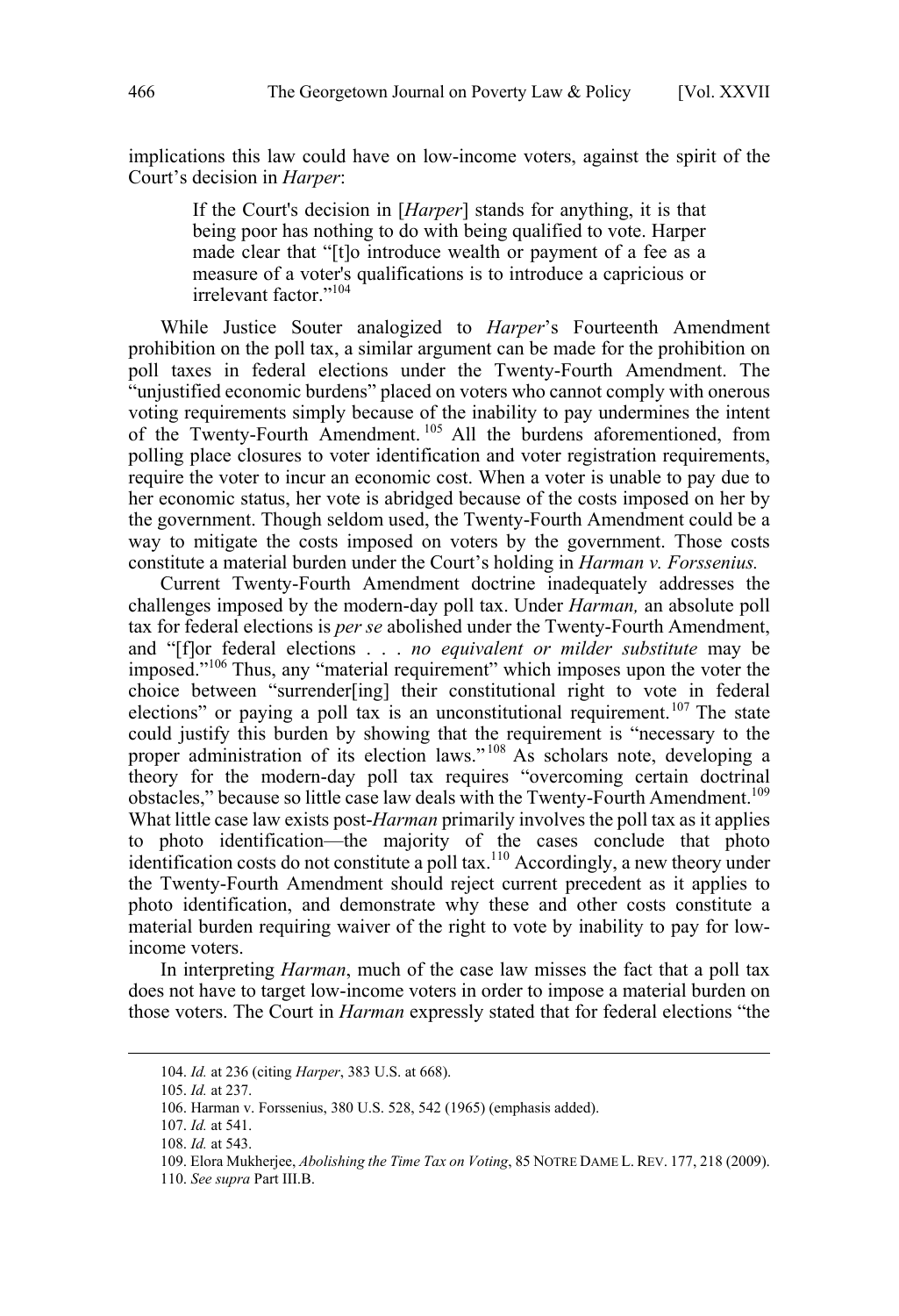poll tax, *regardless of the services it performs*, was abolished by the Twenty-fourth Amendment."<sup>111</sup> The two circuits that ruled on this issue both held that a material burden is not imposed on the voter when the requirement applies to all voters.<sup>112</sup> The poll tax struck down in *Harman,* however, applied to all voters. Specifically, the Virginia law required all residents who sought to vote in federal elections to file a certificate of residence, or else pay a poll tax.<sup>113</sup> The certificate of residence itself required a notary or a witness's signature, and the process for obtaining the certificate was unclear.<sup>114</sup> Those voters who failed to file a certificate of residence would then have to pay a poll tax.<sup>115</sup> The effect of the Virginia law, then, was to disenfranchise those voters who either could not afford to file the certificate of residence, or could not afford to pay the poll tax.<sup>116</sup> While this law applied to all voters, the law effectively disenfranchised low-income voters.

The trickier argument is the material burden standard under *Harman*. The cost of complying with strict voting requirements are not merely "indirect"; indeed, without paying for the requisite materials, a voter is unable to fulfil the requirement. However, lower courts held that a requirement does not impose a material burden when the cost of complying with the requirement is indirect.<sup>117</sup> In these cases, the courts concluded that the cost of obtaining the required identification to vote, which can include transportation costs, application fees, and the fees incurred while obtaining a birth certificate to verify one's identity, are "indirect." A voting requirement would only pose a material burden if the law provided no free alternative to the indigent voter—a similar analysis posed by the Court in *Crawford*. 118

Compared to the burden imposed on Virginia voters in *Harman*, however, the costs of complying with voting requirements are far from indirect and impose a burden more material than the poll tax struck down in that case. While the court did not declare certificates of residence themselves unconstitutional, the court did declare that the process in obtaining the certificate of residence established a material burden which required voters to forfeit their right to vote or else pay a poll  $\text{tax.}^{119}$  Likewise, the modern-day poll tax on voters can be found in the costs of complying with the material burdens from certain voting requirements imposed by states, such as obtaining identification. In this sense, the voter is forced to choose to pay a fee which she cannot afford, or else forfeit her right to vote in federal elections.

These fees, which go directly to the ability of the low-income voter to cast her ballot, constitute a material burden which is literally greater in cost than the poll tax in *Harman*, and figuratively more burdensome than the alternative certification process, which was struck down in *Harman.* When *Harman* was decided, the poll

<sup>111.</sup> *Se e Harman,* 380 U.S. at 544 (emphasis added).

<sup>112.</sup> *See* Veasey v. Abbott, 830 F.3d 216, 266 (5th Cir. 2016); Gonzalez v. Arizona, 677 F.3d 383, 408 (9th Cir. 2012). Discussed *supra*, notes 45–47 and accompanying text.

<sup>113.</sup> *See Harman*, 380 U.S. at 532.

<sup>114.</sup> *Id.* at 532, 541–42.

<sup>115.</sup> *Id.* 

<sup>116.</sup> *Id.* 

<sup>117.</sup> *See Veasey*, 830 F.3d at 266 (5th Cir. 2016), discussed *supra,* note 112 and accompanying text.

<sup>118.</sup> *See* Crawford v. Marion Cty. Election Bd., 553 U.S. 181,185–86 (2008).

<sup>119.</sup> *See Harman*, 380 U.S. at 532.